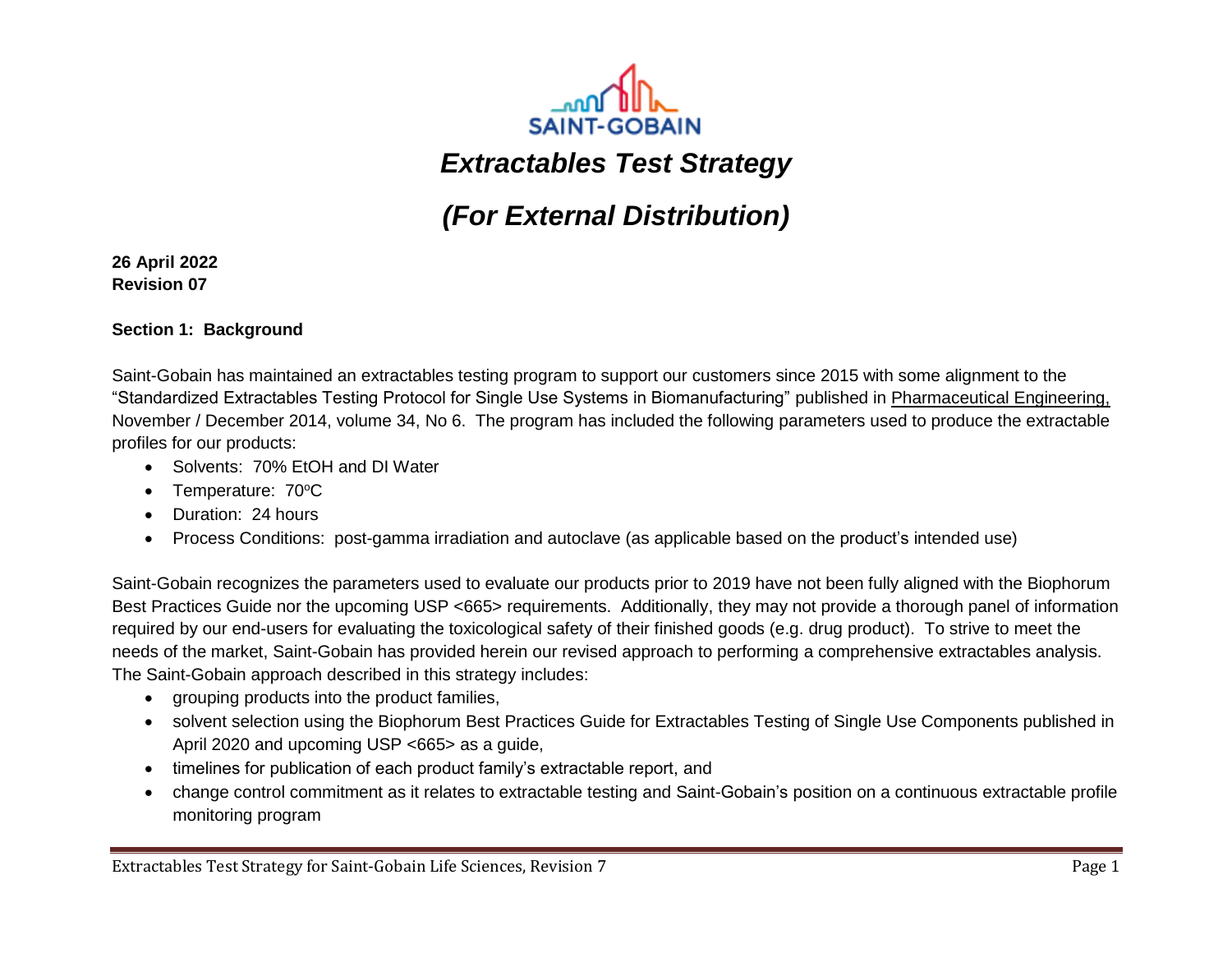

# **Section 2: Table of Contents**

| - 2019 / 2020 Test Plan (Aqueous Solvents)                           |  |
|----------------------------------------------------------------------|--|
| - 2020 / 2021 Test Plan (Organic Solvents)                           |  |
| - Ongoing Surveillance / Testing Program / Change Control Commitment |  |
|                                                                      |  |
|                                                                      |  |
|                                                                      |  |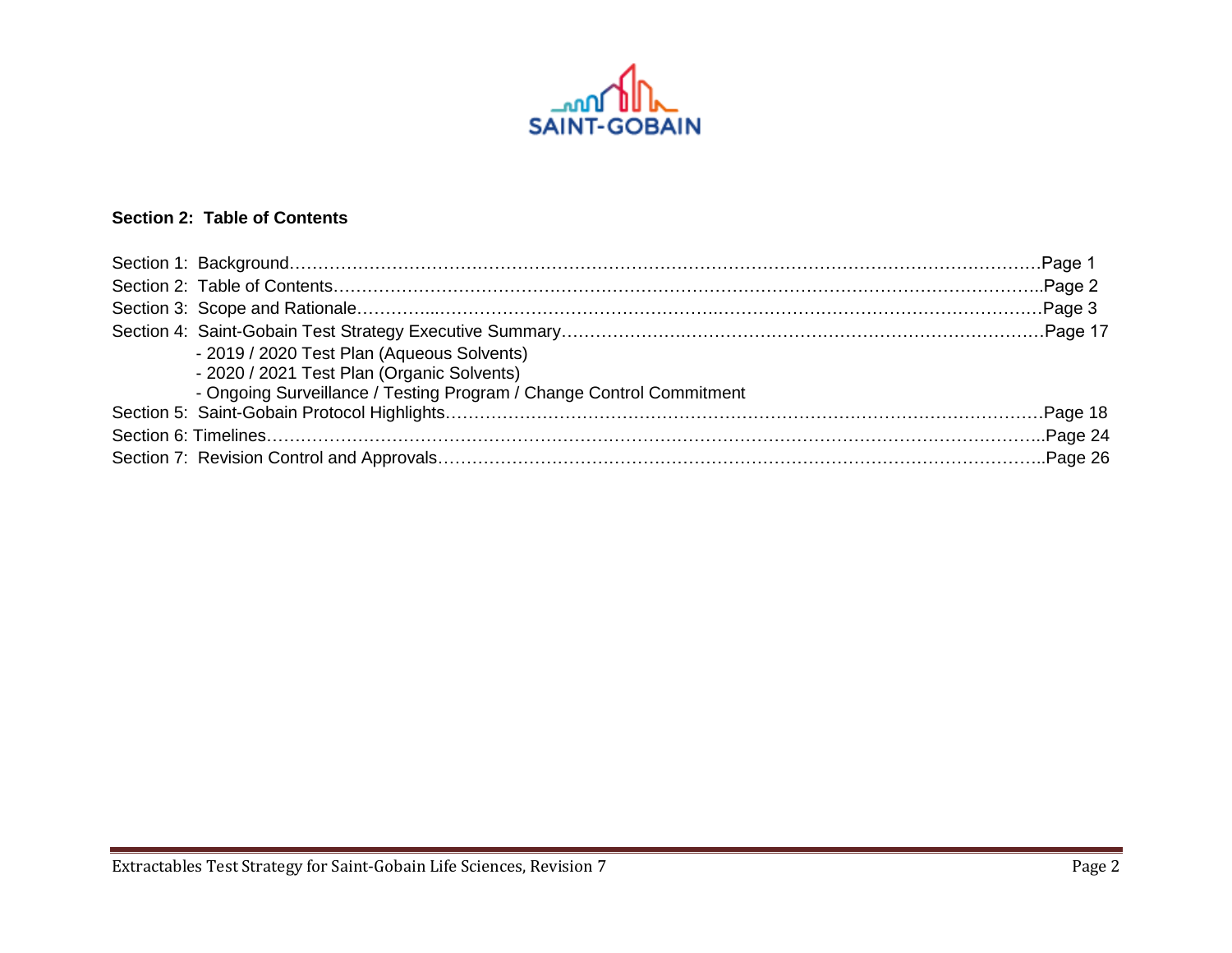

**Section 3: Scope and Rationale**

## **Table 1:** *Scope / Product Family Rationales / Daisy Chain Strategy*

|            | <b>Formulation</b> | <b>Function in Single</b><br><b>Use Systems</b> | <b>Part Numbers In</b><br><b>Scope</b>                                                                                 | <b>Extractable</b><br>Report<br><b>Reference</b> | <b>Rationale for Extractable Report Reference</b>                                                                                                                                                                                                                                                                                                                                                                                                                                                                                                                               |
|------------|--------------------|-------------------------------------------------|------------------------------------------------------------------------------------------------------------------------|--------------------------------------------------|---------------------------------------------------------------------------------------------------------------------------------------------------------------------------------------------------------------------------------------------------------------------------------------------------------------------------------------------------------------------------------------------------------------------------------------------------------------------------------------------------------------------------------------------------------------------------------|
| $C$ -Flex® | $C$ -Flex® 001     | <b>Extruded Tubing</b><br>Overmolding           | R70-001-000<br>001-XXX-X<br>001-XXX-XS<br>001-XXX-XM<br>$X =$ numeric<br>character<br>$S = spool$<br>$M = mini$ -spool | $C$ -Flex® 072                                   | After considering the compositions, relative<br>proportions, sourcing of the raw materials and<br>the end use configurations of C-Flex <sup>®</sup> 072 and<br>$C$ -Flex <sup>®</sup> 001, it has been concluded that the<br>extractable profile for C-Flex <sup>®</sup> 072 can rationally<br>be used to support Single Use Systems (SUS)<br>containing C-Flex <sup>®</sup> 001. The detailed rationale<br>contains proprietary information about the<br>formulation. Some redaction may be required<br>prior to providing the rationale for review during<br>an onsite audit. |
|            | $C$ -Flex® 003     | <b>Extruded Tubing</b><br>Overmolding           | R70-003-000<br>003-XXX-X<br>003-XXX-XS<br>003-XXX-XM<br>$X =$ numeric<br>character<br>$S = spool$<br>$M = mini$ -spool | $C$ -Flex® 072                                   | After considering the compositions, relative<br>proportions, sourcing of the raw materials and<br>the end use configurations of C-Flex® 072 and<br>C-Flex <sup>®</sup> 003, it has been concluded that the<br>extractable profile for C-Flex® 072 can rationally<br>be used to support Single Use Systems (SUS)<br>containing C-Flex <sup>®</sup> 003. The detailed rationale<br>contains proprietary information about the<br>formulation. Some redaction may be required<br>prior to providing the rationale for review during<br>an onsite audit.                            |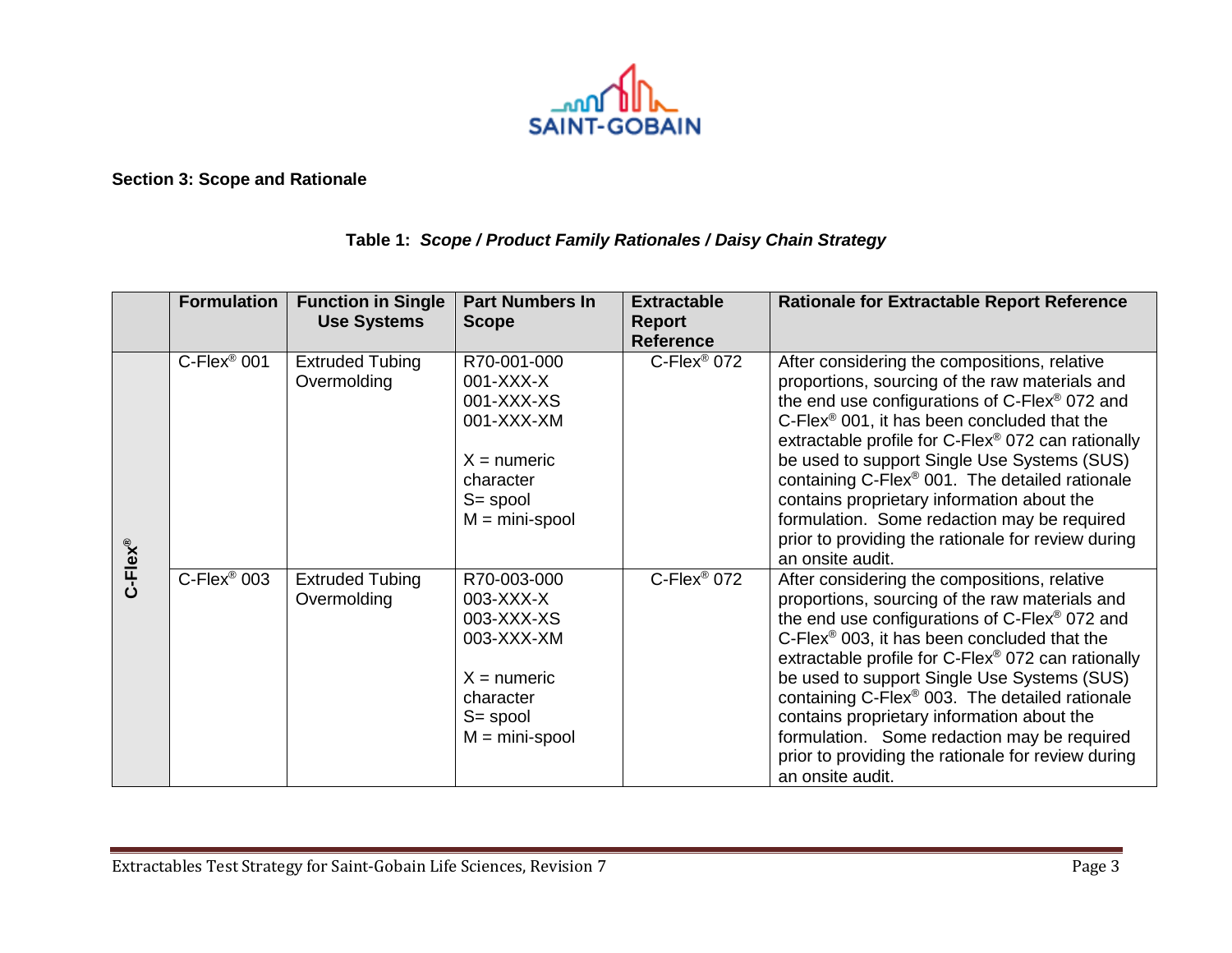

|                       | <b>Formulation</b>         | <b>Function in Single</b><br><b>Use Systems</b>         | <b>Part Numbers In</b><br><b>Scope</b>                                                                                 | <b>Extractable</b><br><b>Report</b><br><b>Reference</b> | <b>Rationale for Extractable Report Reference</b>                                                                                                                                                                                                                                                                                                                                                                                                                                                                                                    |
|-----------------------|----------------------------|---------------------------------------------------------|------------------------------------------------------------------------------------------------------------------------|---------------------------------------------------------|------------------------------------------------------------------------------------------------------------------------------------------------------------------------------------------------------------------------------------------------------------------------------------------------------------------------------------------------------------------------------------------------------------------------------------------------------------------------------------------------------------------------------------------------------|
|                       | $C$ -Flex® 050             | <b>Extruded Tubing</b>                                  | R70-050-000<br>050-XXX-X<br>050-XXX-XS<br>050-XXX-XM<br>$X =$ numeric<br>character<br>$S = spool$<br>$M = mini$ -spool | C-Flex <sup>®</sup> 082                                 | After considering the compositions, relative<br>proportions, sourcing of the raw materials and<br>the end use configurations of C-Flex® 082 and<br>C-Flex <sup>®</sup> 050, it has been concluded that the<br>extractable profile for C-Flex® 082 can rationally<br>be used to support Single Use Systems (SUS)<br>containing C-Flex <sup>®</sup> 050. The detailed rationale<br>contains proprietary information about the<br>formulation. Some redaction may be required<br>prior to providing the rationale for review during<br>an onsite audit. |
| Continued<br>C-Flex®- | $C$ -Flex <sup>®</sup> 072 | <b>Extruded Tubing</b><br>Overmolding<br>Diptube        | R70-072-000<br>072-XXX-X<br>072-XXX-XS<br>072-XXX-XM<br>$X =$ numeric<br>character<br>$S = spool$<br>$M = min$ -spool  | $C$ -Flex <sup>®</sup> 072                              | Each of these three product families will be<br>tested independently. Since the tubing functions<br>as a diptube, it will be submerged in the solvents<br>to generate the extractable profile per product<br>family. NOTE: Tubing will not have ink on the<br>OD of the tubing. Rationale: 99+% of the SUS<br>assemblies produced do not contain ink on the<br>OD of the tubing. Further, 80+% of the bulk,<br>non-sterile tubing sold to OEMs do not contain                                                                                        |
|                       | $C$ -Flex <sup>®</sup> 082 | <b>Extruded Tubing</b><br>Overmolding<br><b>Diptube</b> | R70-082-000<br>082-XXX-X<br>082-XXX-XS<br>082-XXX-XM                                                                   | $C$ -Flex <sup>®</sup> 082                              | ink on the OD of the tubing. As such, only<br>tubing containing no ink will be supported within<br>this testing program.                                                                                                                                                                                                                                                                                                                                                                                                                             |
|                       | $C$ -Flex <sup>®</sup> 374 | <b>Extruded Tubing</b><br>Overmolding<br>Diptube        | R70-374-000<br>374-XXX-X<br>374-XXX-XS                                                                                 | $C$ -Flex <sup>®</sup> 374                              |                                                                                                                                                                                                                                                                                                                                                                                                                                                                                                                                                      |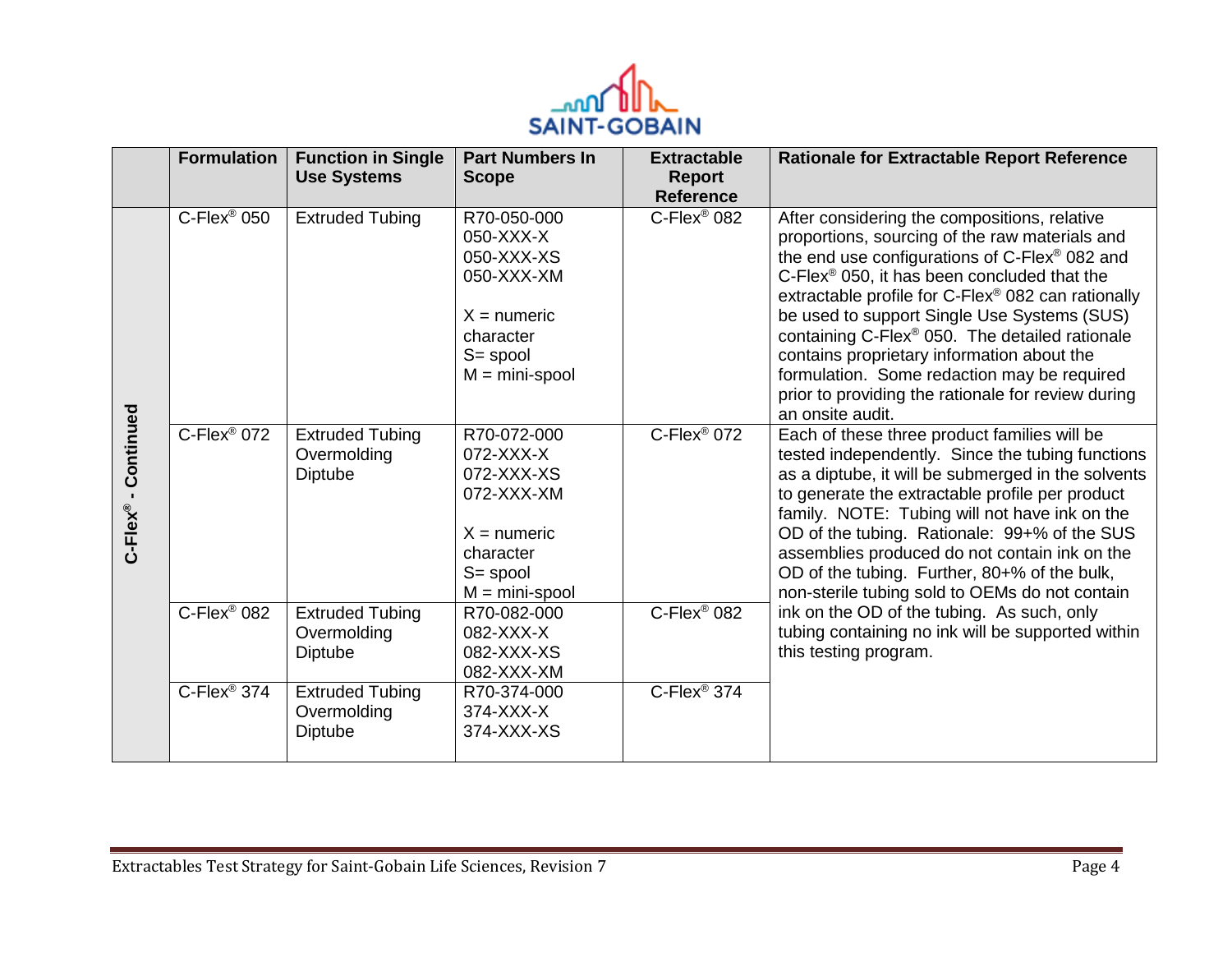

|           | <b>Formulation</b>         | <b>Function in</b><br><b>Single Use</b>             | <b>Part Numbers In</b><br><b>Scope</b>                                       | <b>Extractable</b><br><b>Report</b>                   | <b>Rationale for Extractable Report Reference</b>                                                                                                                                                                                                                                                                                                                                                                                                                                                                                                                                                                                              |
|-----------|----------------------------|-----------------------------------------------------|------------------------------------------------------------------------------|-------------------------------------------------------|------------------------------------------------------------------------------------------------------------------------------------------------------------------------------------------------------------------------------------------------------------------------------------------------------------------------------------------------------------------------------------------------------------------------------------------------------------------------------------------------------------------------------------------------------------------------------------------------------------------------------------------------|
|           |                            | <b>Systems</b>                                      |                                                                              | <b>Reference</b>                                      |                                                                                                                                                                                                                                                                                                                                                                                                                                                                                                                                                                                                                                                |
| Continued | $C$ -Flex <sup>®</sup> 376 | Extruded<br>Tubing<br>Overmolding<br><b>Diptube</b> | R70-376-000<br>376-XXX-X                                                     | C-Flex <sup>®</sup> 072<br>$C$ -Flex <sup>®</sup> 374 | After considering the compositions, relative proportions,<br>sourcing of the raw materials and the end use<br>configurations of C-Flex® 072, C-Flex® 374 and C-Flex®<br>376, it has been concluded that the extractable profile for<br>C-Flex <sup>®</sup> 072 and C-Flex <sup>®</sup> 374 can rationally be combined<br>and used to support Single Use Systems (SUS) containing<br>$C$ -Flex <sup>®</sup> 376. The detailed rationale contains proprietary<br>information about the formulation. Some redaction may<br>be required prior to providing the rationale for review<br>during an onsite audit.                                     |
| C-Flex®   | C-Flex <sup>®</sup> 377    | Flexjoint                                           | The resin is<br>extruded into cut<br>lengths used to<br>construct flexjoints | $C$ -Flex® 072<br>$C$ -Flex <sup>®</sup> 374          | After considering the compositions, relative proportions,<br>sourcing of the raw materials and the end use<br>configurations of C-Flex <sup>®</sup> 072, C-Flex <sup>®</sup> 374 and C-Flex <sup>®</sup><br>377, it has been concluded that the extractable profile for<br>C-Flex <sup>®</sup> 072 and C-Flex <sup>®</sup> 374 can rationally be combined<br>and used to support Single Use Systems (SUS) containing<br>$C$ -Flex <sup>®</sup> 377. The detailed rationale contains proprietary<br>information about the formulation. Some redaction may<br>be required prior to providing the rationale for review<br>during an onsite audit. |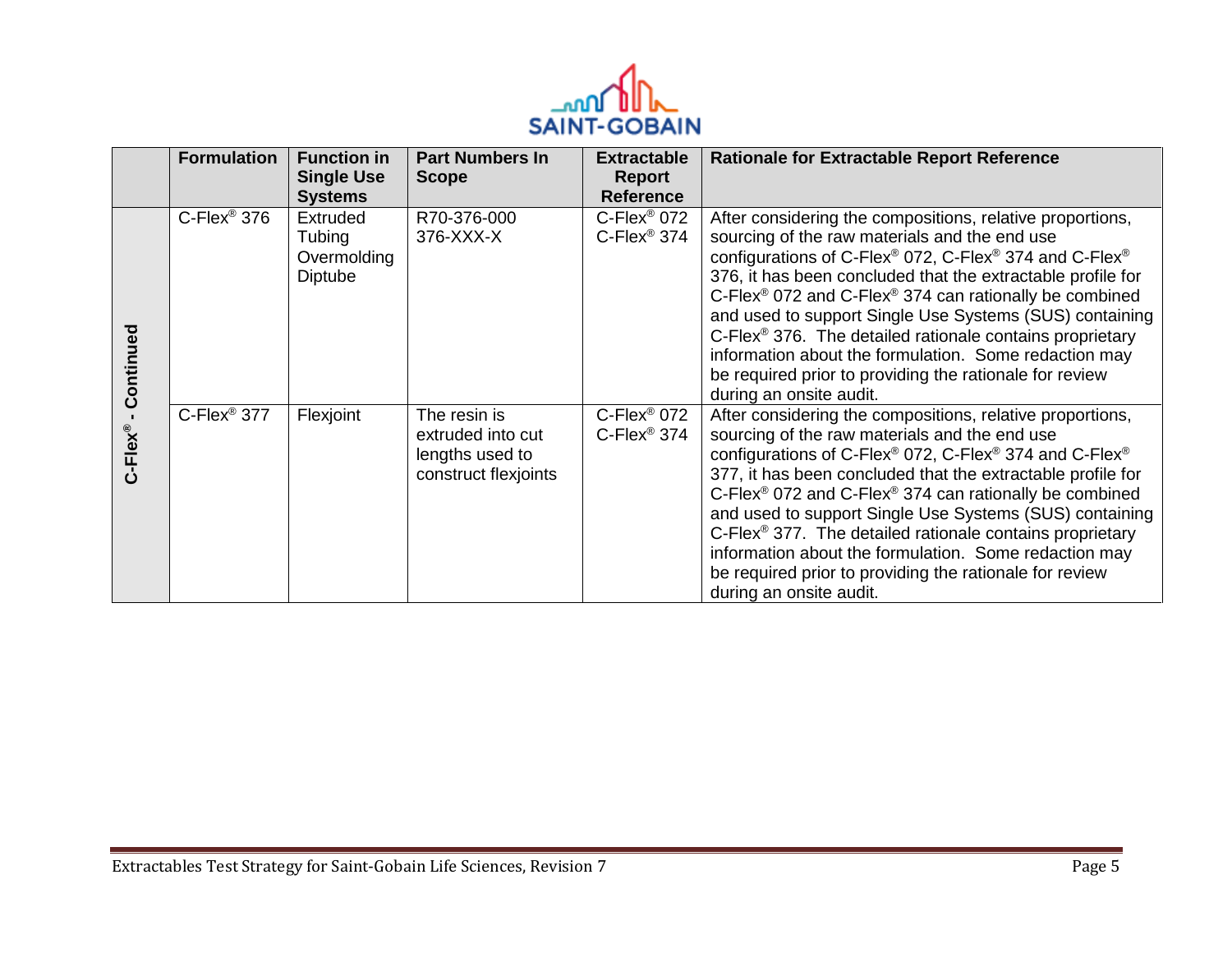

|                            | <b>Formulation</b> | <b>Function in</b><br><b>Single Use</b><br><b>Systems</b> | <b>Part Numbers In</b><br><b>Scope</b>                                              | <b>Extractable</b><br>Report<br><b>Reference</b> | <b>Rationale for Extractable Report Reference</b>                                                                                                                                                                                                                                                                                                                                                                                                                                                    |
|----------------------------|--------------------|-----------------------------------------------------------|-------------------------------------------------------------------------------------|--------------------------------------------------|------------------------------------------------------------------------------------------------------------------------------------------------------------------------------------------------------------------------------------------------------------------------------------------------------------------------------------------------------------------------------------------------------------------------------------------------------------------------------------------------------|
|                            | STHT-C             | Tubing<br><b>Diptube</b>                                  | Refer to product<br>description on<br>drawing for STHT-C<br>or STHT-65<br>reference | STHT-C                                           | This product family will be tested. Since the tubing<br>functions as a diptube, it will be submerged in the solvents<br>to generate the extractable profile.                                                                                                                                                                                                                                                                                                                                         |
| $^\copyright$<br>Sani-Tech | STHT-65            | Tubing                                                    | Refer to product<br>description on<br>drawing for STHT-<br>65 reference             | STHT-C                                           | After considering the compositions, relative proportions,<br>sourcing of the raw materials and the end use<br>configurations of STHT-C and STHT-65, it has been<br>concluded that the extractable profile for STHT-C can<br>rationally be used to support Single Use Systems (SUS)<br>containing STHT-65. The detailed rationale contains<br>proprietary information about the formulation. Some<br>redaction may be required prior to providing the rationale<br>for review during an onsite audit. |
|                            | STHT-R             | Tubing                                                    | Refer to product<br>description on<br>drawing for STHT-R<br>reference               | STHT-R                                           | This product family will be tested.                                                                                                                                                                                                                                                                                                                                                                                                                                                                  |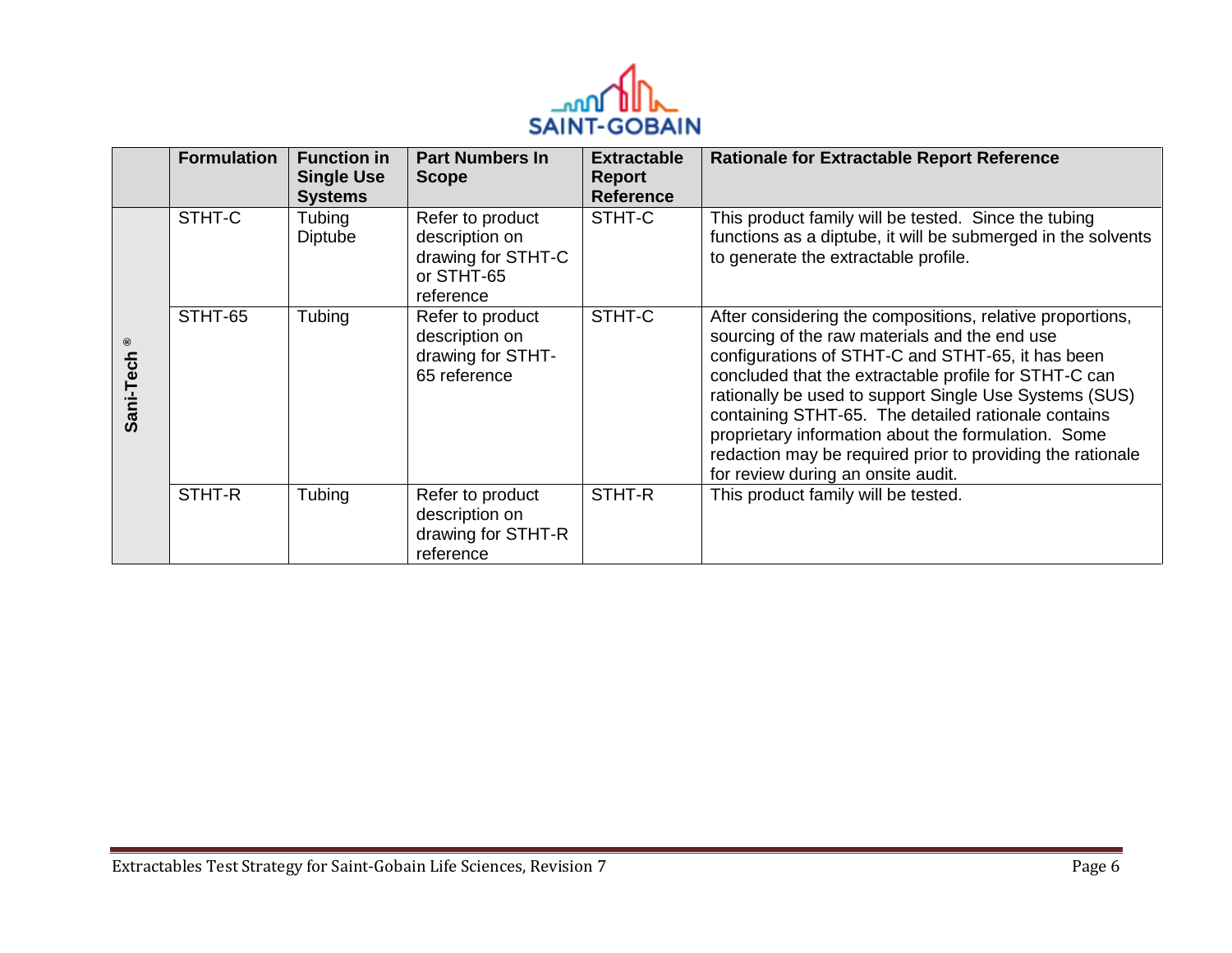

|                                    | <b>Formulation</b> | <b>Function in</b><br><b>Single Use</b><br><b>Systems</b> | <b>Part Numbers In</b><br><b>Scope</b>                                               | <b>Extractable</b><br><b>Report</b><br><b>Reference</b> | <b>Rationale for Extractable Report Reference</b>                                                                                                                                                                                                                                                                                                                                                                                                                                                               |
|------------------------------------|--------------------|-----------------------------------------------------------|--------------------------------------------------------------------------------------|---------------------------------------------------------|-----------------------------------------------------------------------------------------------------------------------------------------------------------------------------------------------------------------------------------------------------------------------------------------------------------------------------------------------------------------------------------------------------------------------------------------------------------------------------------------------------------------|
|                                    | Ultra-C            | Tubing<br>Diptube                                         | Refer to product<br>description on<br>drawing for Ultra-C<br>reference               | Ultra-C                                                 | This product family will be tested. Since the<br>tubing functions as a diptube, it will be<br>submerged in the solvents to generate the<br>extractable profile.                                                                                                                                                                                                                                                                                                                                                 |
| Sani-Tech <sup>®</sup> (Continued) | Ultra 65           | Tubing                                                    | Refer to product<br>description on<br>drawing for Ultra-65<br>reference              | Ultra-C                                                 | After considering the compositions, relative<br>proportions, sourcing of the raw materials and<br>the end use configurations of Ultra-C and Ultra-<br>65, it has been concluded that the extractable<br>profile for Ultra-C can rationally be used to<br>support Single Use Systems (SUS) containing<br>Ultra-65. The detailed rationale contains<br>proprietary information about the<br>formulation. Some redaction may be required<br>prior to providing the rationale for review during<br>an onsite audit. |
|                                    | SPT-60L            | Tubing                                                    | Refer to product<br>description on<br>drawing for Sani-<br>Tech <sup>®</sup> SPT-60L | Sani-Tech <sup>®</sup><br>SPT-60L                       | This product family will be tested. NOTE: The<br>drawing or tubing product label MUST<br>specifically indicate the brand Sani-Tech <sup>®</sup> in<br>order for this extractable report to be applicable.<br>The Pure-Fit® SPT-60L brand not in scope will<br>be described on the drawing as SPT-60L or<br>Pure-Fit® SPT-60L.                                                                                                                                                                                   |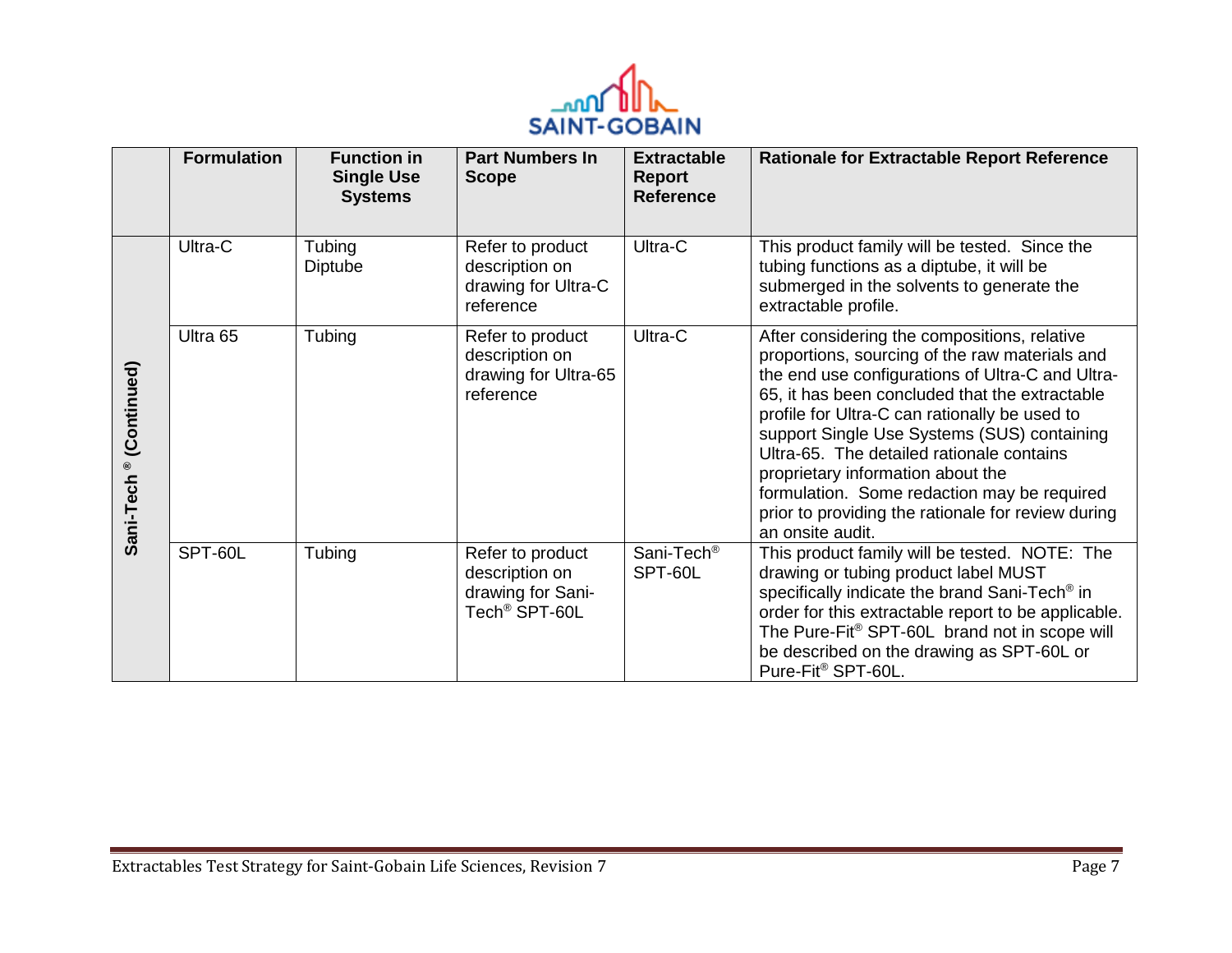

|                    | <b>Formulation</b> | <b>Function in</b><br><b>Single Use</b><br><b>Systems</b> | <b>Part Numbers In</b><br><b>Scope</b>                   | <b>Extractable</b><br>Report<br><b>Reference</b> | <b>Rationale for Extractable Report Reference</b>                                                                                                                                                                                                                                                               |
|--------------------|--------------------|-----------------------------------------------------------|----------------------------------------------------------|--------------------------------------------------|-----------------------------------------------------------------------------------------------------------------------------------------------------------------------------------------------------------------------------------------------------------------------------------------------------------------|
| $-Fit^{\circledR}$ | <b>SPT-50</b>      | Tubing                                                    | Refer to product<br>description on<br>drawing for SPT-50 | <b>SPT-50</b>                                    | After considering the compositions, relative<br>proportions, sourcing of the raw materials and<br>the end use configurations of SPT-50 and SPT-<br>60, it has been concluded that the extractable                                                                                                               |
| ف                  | SPT-60             | Tubing                                                    | Refer to product<br>description on<br>drawing for SPT-60 | <b>SPT-50</b>                                    | profile for SPT-50 can rationally be used to<br>support Single Use Systems (SUS) containing<br>SPT-50 and SPT-60. The detailed rationale<br>contains proprietary information about the<br>formulation. Some redaction may be required<br>prior to providing the rationale for review during<br>an onsite audit. |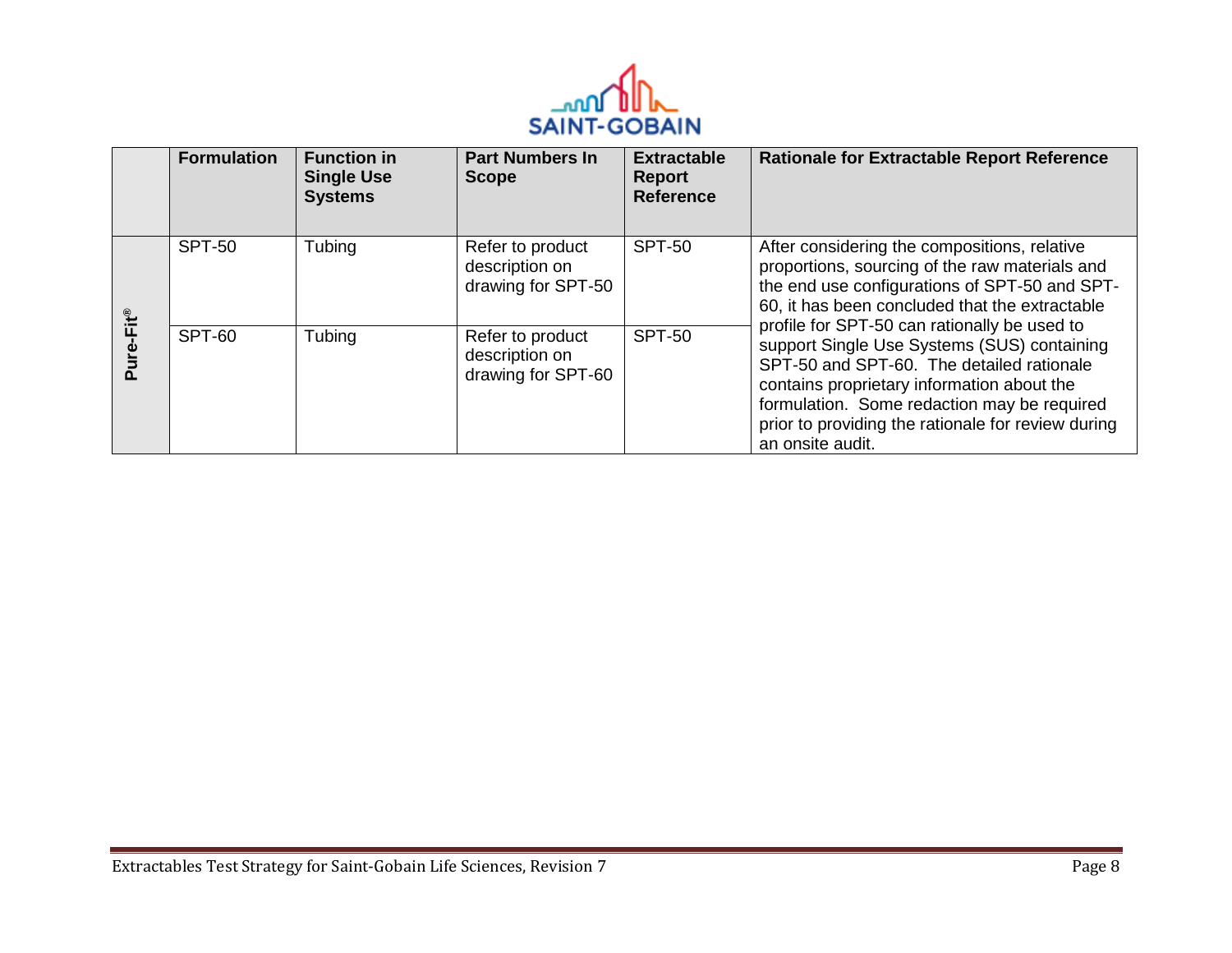

|                    | <b>Formulation</b>              | <b>Function in Single</b><br><b>Use Systems</b> | <b>Part Numbers In</b><br><b>Scope</b>                                                                                                         | <b>Extractable</b><br>Report<br><b>Reference</b> | <b>Rationale for Extractable Report</b><br><b>Reference</b>                                                                                                                                                                                                                                                                                                                                                                                                                                                                                                                                                                           |
|--------------------|---------------------------------|-------------------------------------------------|------------------------------------------------------------------------------------------------------------------------------------------------|--------------------------------------------------|---------------------------------------------------------------------------------------------------------------------------------------------------------------------------------------------------------------------------------------------------------------------------------------------------------------------------------------------------------------------------------------------------------------------------------------------------------------------------------------------------------------------------------------------------------------------------------------------------------------------------------------|
|                    | Tygon <sup>®</sup> 3350         | Tubing<br>Diptube                               | ABWXXXXXX<br>$X =$ numeric<br>character                                                                                                        | Tygon <sup>®</sup> 3350                          | This product family will be tested. Since the<br>tubing functions as a diptube, it will be<br>submerged in the solvents to generate the<br>extractable profile.                                                                                                                                                                                                                                                                                                                                                                                                                                                                       |
| Tygon® (Continued) | Tygon <sup>®</sup><br>3370IB    | Tubing                                          | <b>AHJXXXXXXX</b><br>$X =$ numeric<br>character                                                                                                | Tygon <sup>®</sup> 3350<br>STHT-R                | After considering the compositions, relative<br>proportions, sourcing of the raw materials and<br>the end use configurations of Tygon 3370IB,<br>Tygon <sup>®</sup> 3350 and STHT-R, it has been<br>concluded that the extractable profile for<br>Tygon <sup>®</sup> 3350 and STHT-R can be combined<br>to represent the worst case extractable profile<br>to support Single Use Systems (SUS)<br>containing Tygon <sup>®</sup> 3370IB. The detailed<br>rationale contains proprietary information<br>about the formulation. Some redaction may<br>be required prior to providing the rationale for<br>review during an onsite audit. |
| PharmaFluor®       | PharmaFluor<br><sup>®</sup> FEP | Tubing                                          | <b>PCAMGXXXXX</b><br>PH100XXXXXX<br>PHFE6XXXXXX<br>PH6303XXXXX<br>PCFE6XXXXXX<br>$X =$ numeric<br>character 7 to 13<br>characters in<br>length | PharmaFluor <sup>®</sup><br><b>FEP</b>           | This product family will be tested at the 21-<br>day time point only. This reduction in testing<br>is to substantiate the recommendation to the<br>FDA to place FEP on the GRAS list.                                                                                                                                                                                                                                                                                                                                                                                                                                                 |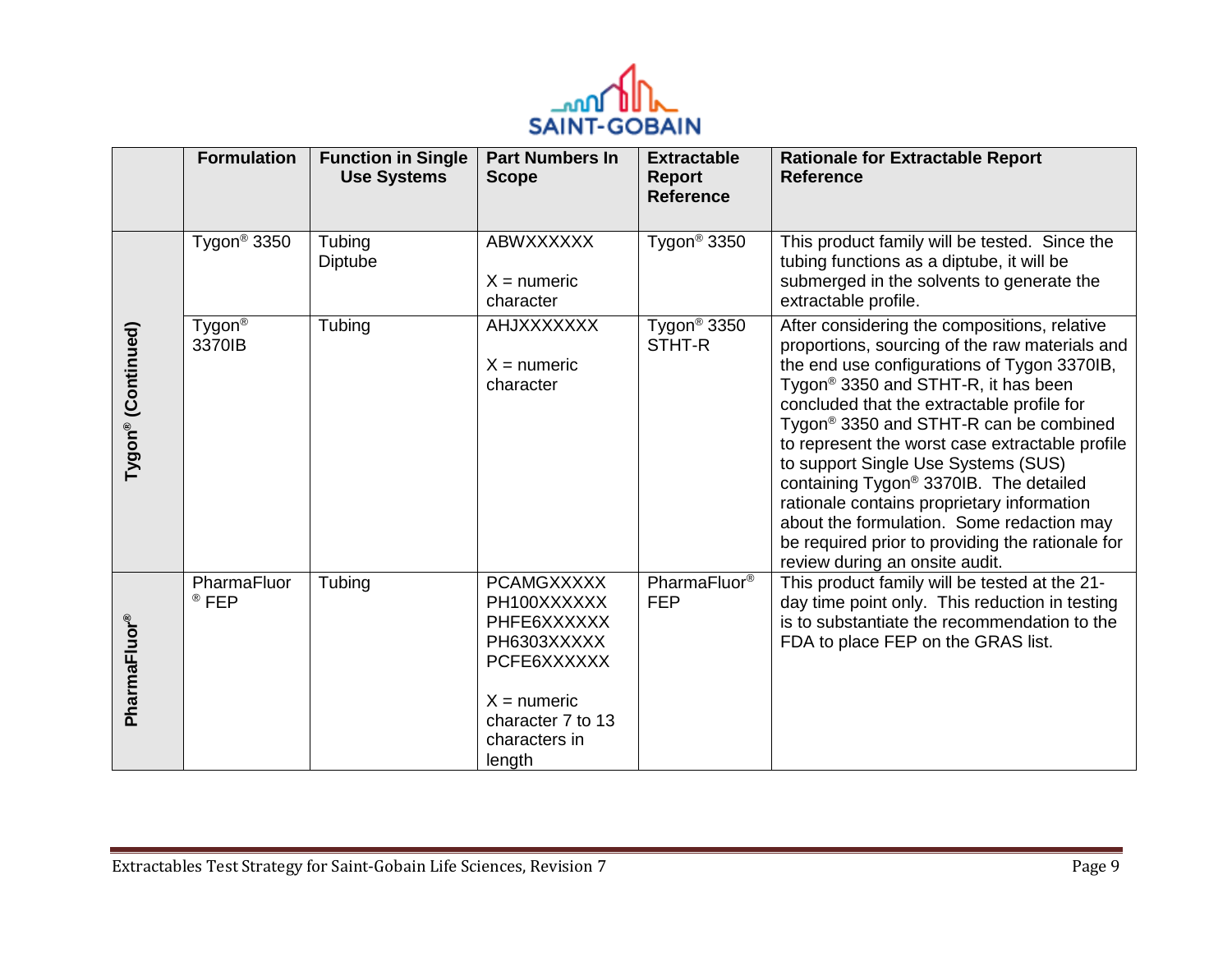

|                                          | <b>Formulation</b>                                                                            | <b>Function in Single</b><br><b>Use Systems</b>                                                                                                                        | <b>Part Numbers In</b><br><b>Scope</b>                    | <b>Extractable</b><br><b>Report</b><br><b>Reference</b> | <b>Rationale for Extractable Report</b><br><b>Reference</b>                                                                                                                                                                                                                                                                              |
|------------------------------------------|-----------------------------------------------------------------------------------------------|------------------------------------------------------------------------------------------------------------------------------------------------------------------------|-----------------------------------------------------------|---------------------------------------------------------|------------------------------------------------------------------------------------------------------------------------------------------------------------------------------------------------------------------------------------------------------------------------------------------------------------------------------------------|
| PharMed®                                 | PharMed <sup>®</sup><br><b>BPT</b>                                                            | Tubing                                                                                                                                                                 | AY2XXXXX<br>$X =$ numeric<br>character                    | PharMed <sup>®</sup> BPT                                | This product family will be tested.                                                                                                                                                                                                                                                                                                      |
| PharmaPure®                              | PharmaPure <sup>®</sup>                                                                       | Tubing                                                                                                                                                                 | AL2XXXXX<br>$X =$ numeric<br>character                    | PharmaPure <sup>®</sup>                                 | This product family will be tested.                                                                                                                                                                                                                                                                                                      |
| <b>Storage</b><br>Therapy<br><b>Bags</b> | VueLife <sup>®</sup><br>Bags<br>(All sizes)<br>VueLife <sup>®</sup> AC<br>Bags<br>(All sizes) | Cell Therapy Bag<br>Gene Therapy Bag<br><b>Bioprocess Bag</b><br>Cold Storage Bag<br>Cell Therapy Bag<br>Gene Therapy Bag<br><b>Bioprocess Bag</b><br>Cold Storage Bag | VueLife <sup>®</sup> Bags<br>VueLife <sup>®</sup> AC Bags | VueLife <sup>®</sup> AC<br>Bags                         | The VueLife® Bag has been tested using<br>DSMO, DI water and 70% EtOH each<br>analyzed @ 70°C for 24 hours.<br>The VueLife <sup>®</sup> Bag assemblies containing a<br>ND-100-80 tube set were analyzed at 24<br>hours and 21 days using DI water, low pH<br>and high pH after assemblies were<br>autoclaved. (Refer to the extractables |
| Cell<br>EÊP                              | KryoSure <sup>®</sup><br>Bags<br>(All sizes)                                                  | Cell Therapy Bag<br>Gene Therapy Bag<br><b>Bioprocess Bag</b><br>Cold Storage Bag                                                                                      | KryoSure <sup>®</sup> Bags                                |                                                         | information page to request this report.)<br>VueLife AC Bag assembly with ND-100-65<br>tube set will be tested.                                                                                                                                                                                                                          |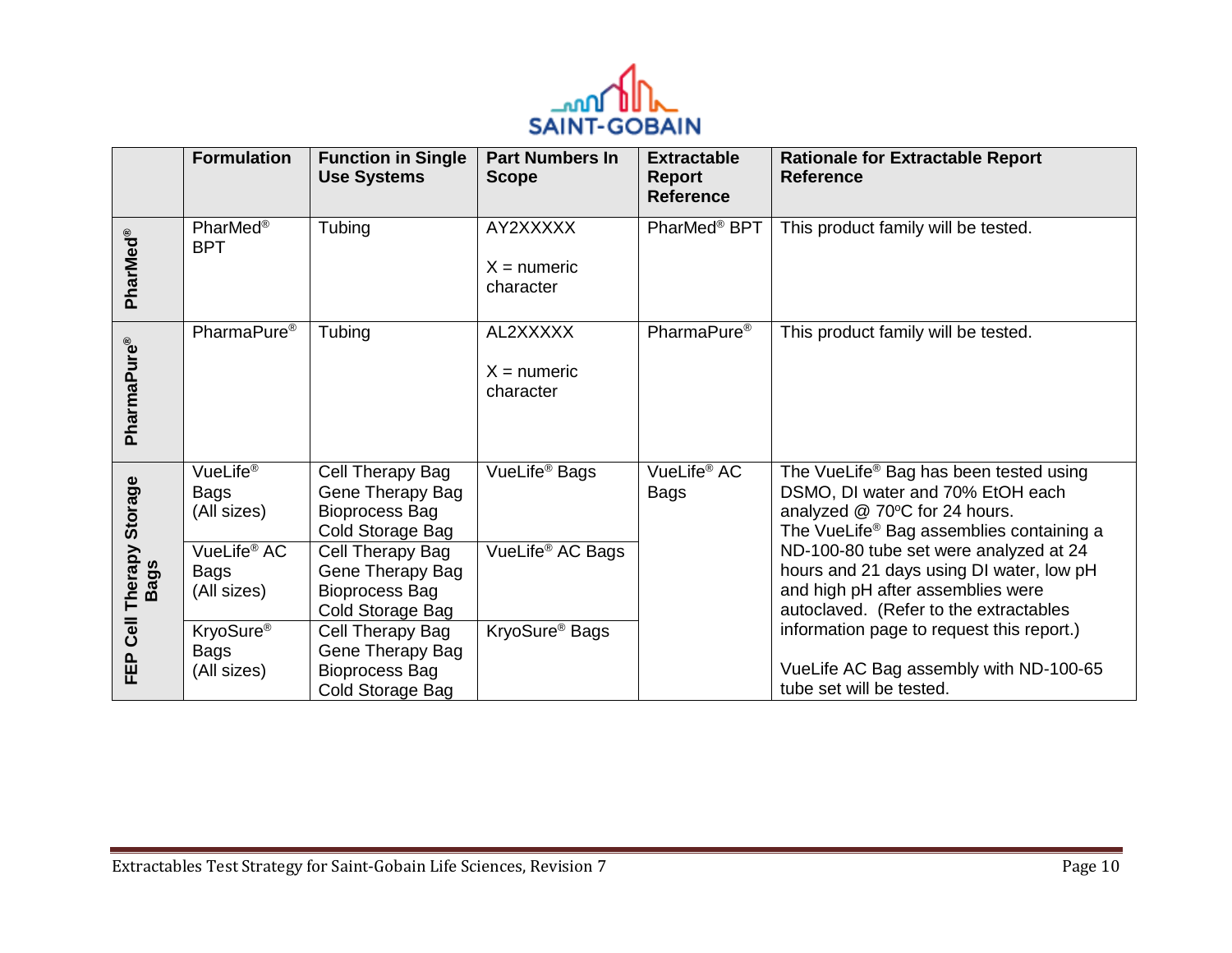

|                                  | <b>Formulation</b>                                    | <b>Function in Single</b><br><b>Use Systems</b> | <b>Part Numbers In</b><br><b>Scope</b>                                                       | <b>Extractable</b><br>Report<br><b>Reference</b> | <b>Rationale for Extractable Report Reference</b>                                                                                                                                                                                                                        |
|----------------------------------|-------------------------------------------------------|-------------------------------------------------|----------------------------------------------------------------------------------------------|--------------------------------------------------|--------------------------------------------------------------------------------------------------------------------------------------------------------------------------------------------------------------------------------------------------------------------------|
| <b>Bags</b><br><b>Bioprocess</b> | <b>Bioprocess</b><br>Bag<br>(All sizes)               | Single Use<br><b>Bioprocess Bag</b>             | $K(a)(a)$ XXXXX<br>$K =$ chamber<br>$(a) = alpha$<br>character<br>$X =$ numeric<br>character | $12 \text{ mil}$<br><b>Bioprocess</b><br>Bag     | This product family will be tested. The bag will<br>be clamped as illustrated by the red line. The<br>ports, tubing and bag will be subjected to the<br>conditions outlined herein. The exact tubing on<br>the bag assembly will be stated in the extractable<br>report. |
|                                  | Zero <sup>®</sup> Filter w/<br><b>PES</b><br>membrane | <b>Sterile Filter</b>                           | To Be Provided in<br><b>Future Update</b>                                                    | Zero <sup>®</sup> Filter                         | This product family will be tested.                                                                                                                                                                                                                                      |
| Sterile Grade<br><b>Filters</b>  | PureFlo <sup>®</sup> $Z$<br><b>Series Filters</b>     | <b>Sterile Filter</b>                           | To Be Provided in<br><b>Future Update</b>                                                    | PureFlo <sup>®</sup><br>Filter                   | The Zero <sup>®</sup> filter consists of a Z Series filter plus<br>C-Flex <sup>®</sup> 374 tubing and a vent filter. Therefore,<br>the Z Series filters are covered by the extractable<br>data obtained from testing the Zero <sup>®</sup> filter family.                |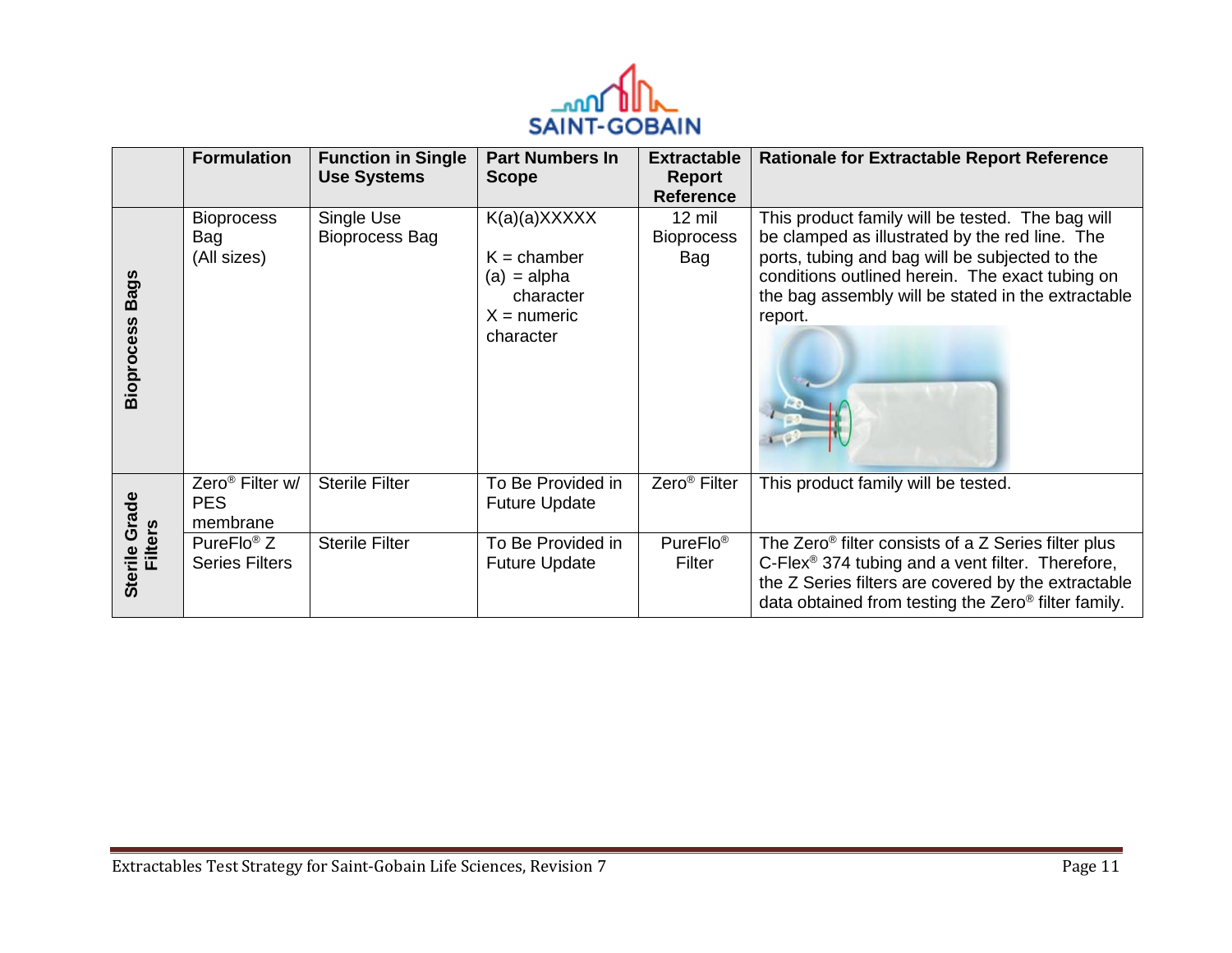

|                         | <b>Formulation</b>      | <b>Function in Single</b><br><b>Use Systems</b> | <b>Part Numbers In Scope</b>                                                                                                                                                                                                                                                                                                                  | <b>Extractable</b><br>Report<br><b>Reference</b> | <b>Rationale for Extractable Report</b><br><b>Reference</b>                                                                                                                                                                                                                                                                                                                                                                                                                                                                                                                                                                                                                                                                                                                                                                                 |
|-------------------------|-------------------------|-------------------------------------------------|-----------------------------------------------------------------------------------------------------------------------------------------------------------------------------------------------------------------------------------------------------------------------------------------------------------------------------------------------|--------------------------------------------------|---------------------------------------------------------------------------------------------------------------------------------------------------------------------------------------------------------------------------------------------------------------------------------------------------------------------------------------------------------------------------------------------------------------------------------------------------------------------------------------------------------------------------------------------------------------------------------------------------------------------------------------------------------------------------------------------------------------------------------------------------------------------------------------------------------------------------------------------|
| Overmolding<br>Silicone | Silicone<br>Overmolding | Overmolding                                     | Refer to product<br>description:<br>Sani-Tech <sup>®</sup> LIM<br>Sani-Tech <sup>®</sup> 65 LIM<br>Tygon <sup>®</sup> 3350 LIM<br>Tygon <sup>®</sup> 3370 LIM<br>Ultra LIM<br>Ultra 65 LIM<br>PC Silicone ST50 LSR<br>PC Silicone ST65 LSR<br>PC Silicone TYG50 LSR<br>PC Silcone ULT50 LSR<br>PC Silicone ULT65 LSR<br>PC Silicone TYG70 LSR | LIMs/LSR<br>Soup                                 | All Liquid Injected Materials (LIMs) are<br>liquid silicone rubbers (LSR) used to<br>overmold single use assemblies. There<br>are two main grades of LSR materials<br>each of which are purchased at<br>durometers ranging from 50 to 70. As<br>such, the worst case scenario of each<br>LSR grade is the lowest durometer LSR<br>which contains the least amount of<br>additives. To cover the entire range of<br>LSR materials used to manufacture<br>silicone overmolds, the two main LSR<br>materials at 50 durometers will be<br>converted into multi-leg T-reducers where<br>the drop will be plugged with the same<br>LSR material and allow enough space to<br>clamp the ends when performing the<br>extraction. The extractable profile for all<br>silicone overmold materials listed will be<br>the sum of the two LSR materials. |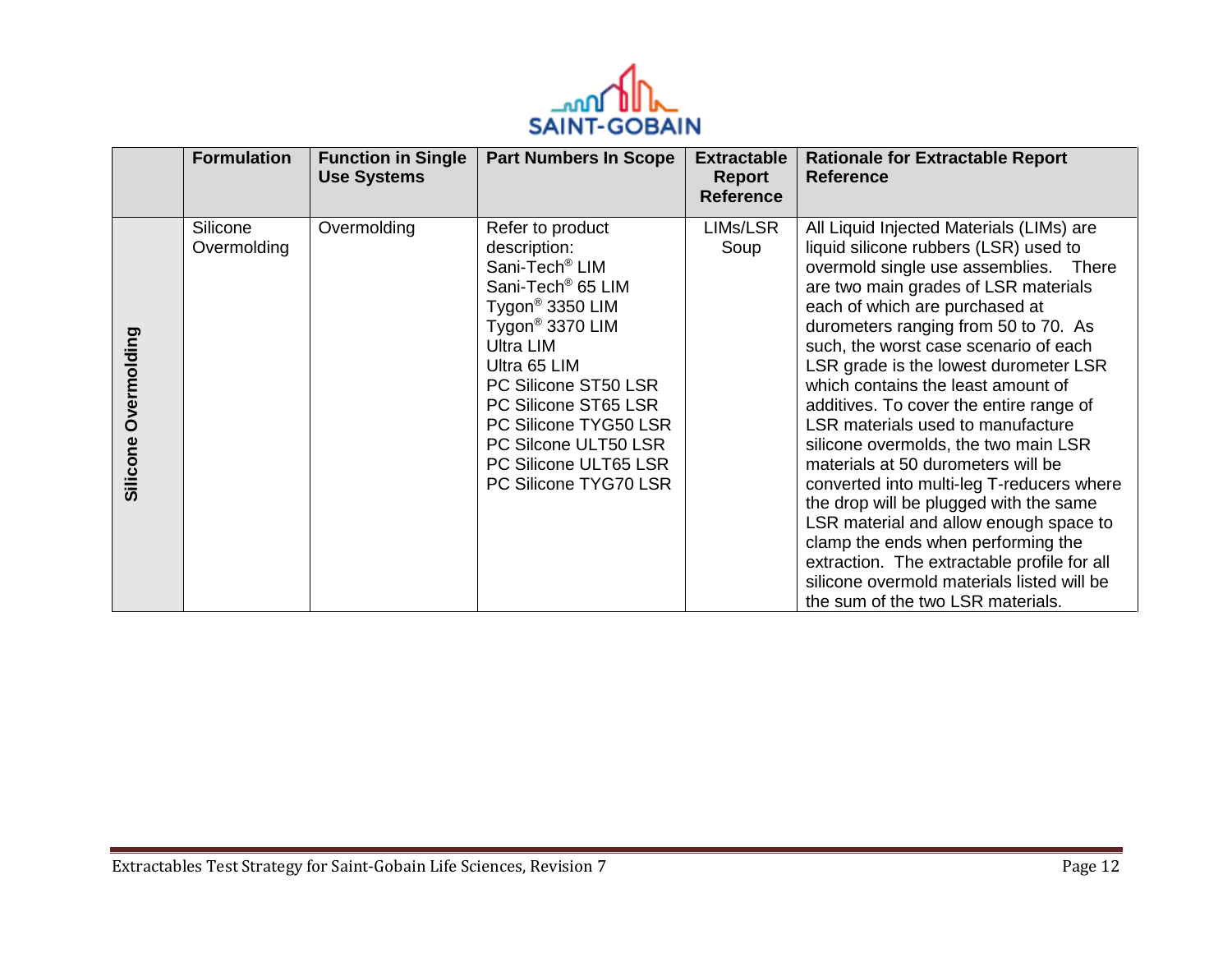

|                                                                                  | <b>Formulation</b>                           | <b>Function in</b><br><b>Single Use</b><br><b>Systems</b> | <b>Part Numbers In</b><br><b>Scope</b>                                                                                                                                                                                              | <b>Extractable</b><br>Report<br><b>Reference</b> | <b>Rationale for Extractable Report</b><br><b>Reference</b>                                                                                                                                                                                                                                       |
|----------------------------------------------------------------------------------|----------------------------------------------|-----------------------------------------------------------|-------------------------------------------------------------------------------------------------------------------------------------------------------------------------------------------------------------------------------------|--------------------------------------------------|---------------------------------------------------------------------------------------------------------------------------------------------------------------------------------------------------------------------------------------------------------------------------------------------------|
|                                                                                  | Smooth Inner<br>Bore (SIB)<br>Connectors     | <b>Tubing Connector</b>                                   | PF(A)XXXPVDFAF<br>$(A)$ = style (e.g. T,<br>cross, etc.)<br>$XXX = Size in$<br>inches                                                                                                                                               | <b>PVDF-SUS</b><br>Components                    | A PVDF soup will be created to obtain the<br>extractable profile of SUS components<br>manufactured from PVDF. The soup will<br>consist of the following:<br>PVDF used to mold Pure-Fit <sup>®</sup> SIB<br>$\bullet$<br>connectors<br>PVDF used to mold Sani-Tech <sup>®</sup> Rigid<br>$\bullet$ |
| <b>Rigid Connectors</b><br>Connectors and<br>Sani-Tech <sup>®</sup><br>Pure-Fit® | Sani-Tech <sup>®</sup><br>Rigid<br>Connector | <b>Tubing Connector</b>                                   | KXXXXX-XXX "K"<br>or "T" followed by 5<br>to 6 alpha or<br>numeric characters<br>then a dash<br>followed by 3 to 4<br>alpha or numeric<br>characters.<br>KXXXXX "K" or "T"<br>followed by 5 to 7<br>alpha or numeric<br>characters. | <b>PVDF-SUS</b><br>Components                    | PVDF used to mold all components<br>$\bullet$<br>constituting the Pure-Fit® Sterile<br>Connector with the exception of the<br>silicone valve. As the PVDF molded<br>components create the fluid contact<br>path, the silicone valve is considered<br>out of scope for extractable testing.        |
|                                                                                  | Pure-Fit®<br><b>Sterile</b><br>Connector     | <b>Sterile Connector</b>                                  | PFSC250-XXX<br>PFSC375-XXX<br>PFSC500-XXX<br>PFSC750-XXX<br>PFSC1000-XXX<br>Where $XXX = IHM$ ,<br>OHM or CAM                                                                                                                       | <b>PVDF-SUS</b><br>Components                    |                                                                                                                                                                                                                                                                                                   |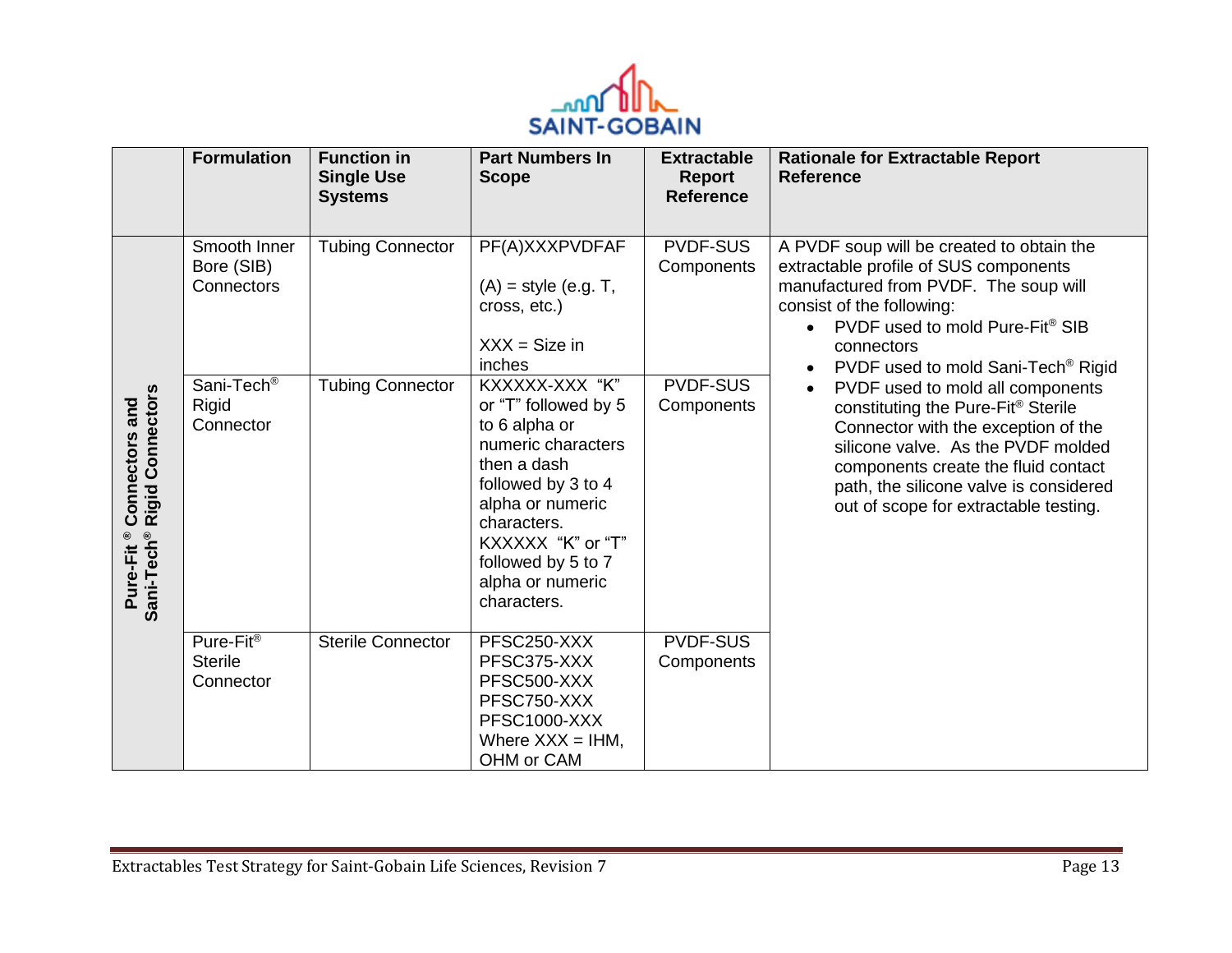

|                                                                  | <b>Formulation</b>                            | <b>Function in</b><br><b>Single Use</b><br><b>Systems</b>    | <b>Part Numbers In Scope</b>                                                                                                                                                                                            | <b>Extractable</b><br>Report<br><b>Reference</b> | <b>Rationale for Extractable Report</b><br><b>Reference</b>                                                                                                                                                                                                                            |
|------------------------------------------------------------------|-----------------------------------------------|--------------------------------------------------------------|-------------------------------------------------------------------------------------------------------------------------------------------------------------------------------------------------------------------------|--------------------------------------------------|----------------------------------------------------------------------------------------------------------------------------------------------------------------------------------------------------------------------------------------------------------------------------------------|
| and                                                              | Smooth Inner<br>Bore (SIB)<br>Connectors      | <b>Tubing Connector</b>                                      | PF(A)XXXPPAF<br>$(A)$ = style (e.g. T, cross, etc.)<br>$XXX = Size$ in inches                                                                                                                                           | PP-SUS<br>Components                             | A polypropylene soup will be created to<br>obtain the extractable profile of SUS<br>components manufactured from<br>polypropylene. The soup will consist of<br>the following:<br>Polypropylene used in                                                                                 |
| ® Connectors, Polypropylene Resin<br>Sani-Tech® Rigid Connectors | Sani-Tech <sup>®</sup><br>Rigid<br>Connectors | Sani-Tech <sup>®</sup> Rigid<br>Connectors                   | KXXXXX-XXX "K" or "T"<br>followed by 5 to 6 alpha or<br>numeric characters then a<br>dash followed by 3 to 4 alpha<br>or numeric characters.<br>KXXXXX "K" or "T" followed<br>by 5 to 7 alpha or numeric<br>characters. | PP-SUS<br>Components                             | Clearwater assemblies to<br>manufacture diptubes.<br>Polypropylene used to mold SIB-<br>PP connectors @ Traverse City<br>Polypropylene used to overmold<br>assemblies in Clearwater<br>Polypropylene used to mold<br>Sani-Tech <sup>®</sup> Rigid connectors in<br><b>Garden Grove</b> |
| Pure-Fit                                                         | Polypropylene                                 | Overmolding<br>Tubing<br>Diptube                             | R80-106-000, 30-10008,<br>30-10013, 30-10014,<br>30-10115, 30-10175,<br>30-10482, 30-10488, 30-<br>10519 and 30-10709                                                                                                   |                                                  |                                                                                                                                                                                                                                                                                        |
| Disposable PVDF<br>Flow Tube<br>Equflow®                         | <b>PVDF Flow</b><br>Tube                      | Disposable parts<br>for flowmeter,<br>connect with<br>tubing | 0045 (low flow)<br>0045 (standard)<br>0085<br>0250                                                                                                                                                                      | <b>PVDF</b> flow<br>tube                         | This product family will be tested.                                                                                                                                                                                                                                                    |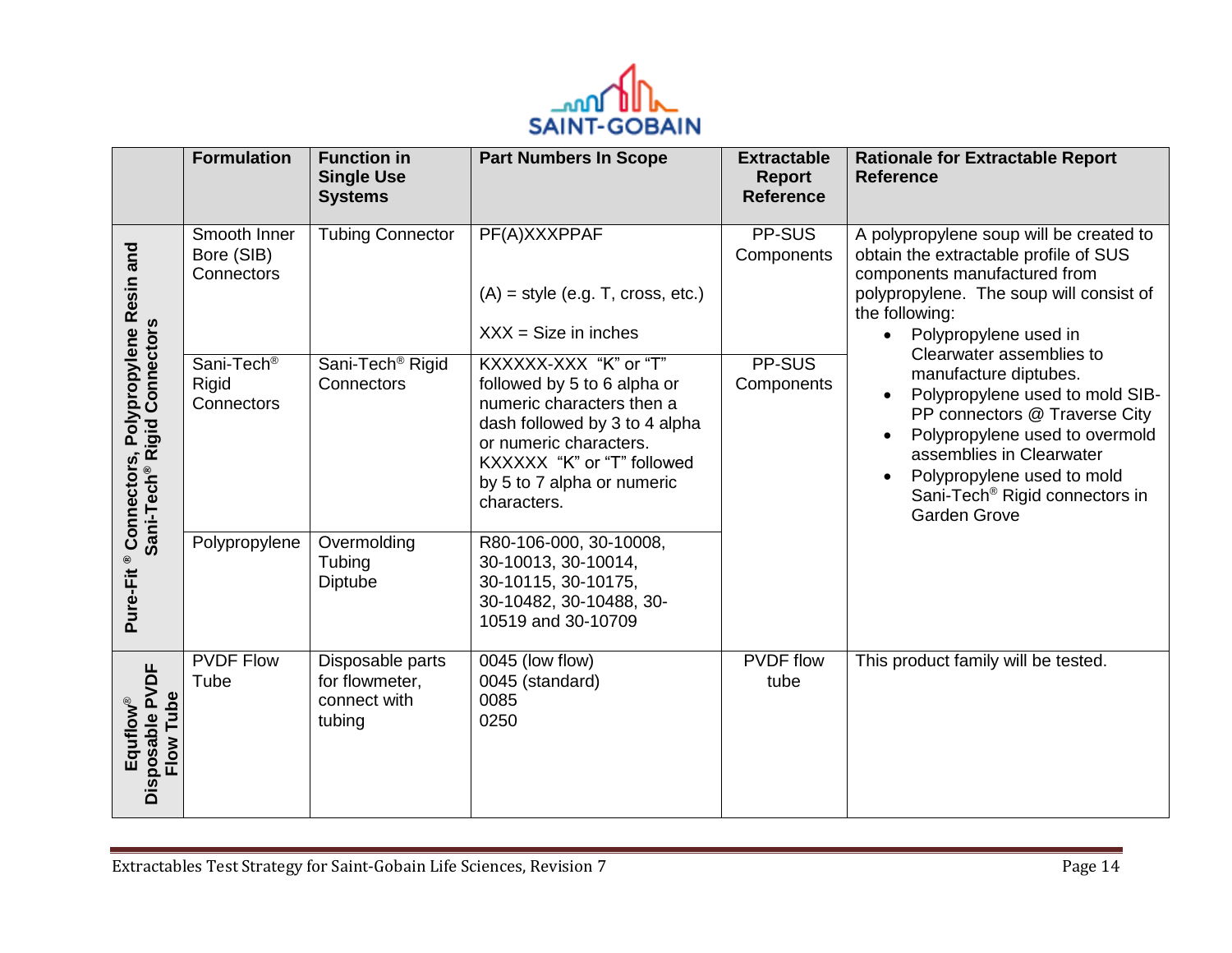

#### **NOT IN SCOPE**:

Saint-Gobain previously published an extractables test plan communication dated December 21, 2017. With this communication, it outlined all product families within scope of extractables testing per the Biophorum Best Practices Guide. Saint-Gobain has since updated its extractables test strategy and will not actively promote the following products for new Single Use Systems that require extractable data:

- C-Flex<sup>®</sup> 082 braided tubing
- SaniPure® BDF Tubing
- Pure-Fit® SPT-60L Tubing

Since publishing this test strategy (Revision 0), an additional product is being added to the NOT IN SCOPE section that was previously published as IN SCOPE: Pure-Fit<sup>®</sup> SPT-60L tubing has been replaced by Sani-Tech<sup>®</sup> SPT-60L tubing as being IN SCOPE. Only product branded as Sani-Tech SPT-60L shall contain an extractables profile as outlined herein and detailed in the Saint-Gobain extractables protocol. The Pure-Fit® SPT-60L tubing will only have the legacy data and has been added to this section as not in scope. Please note that as change control occurs in the future, Pure-Fit® SPT-60L qualification testing would no longer include an extractables profile.

Therefore, no additional extractable testing will be performed on these product families in the future. The current use of these product families has been substantiated using the historical extractable data on file and summarized in Table 2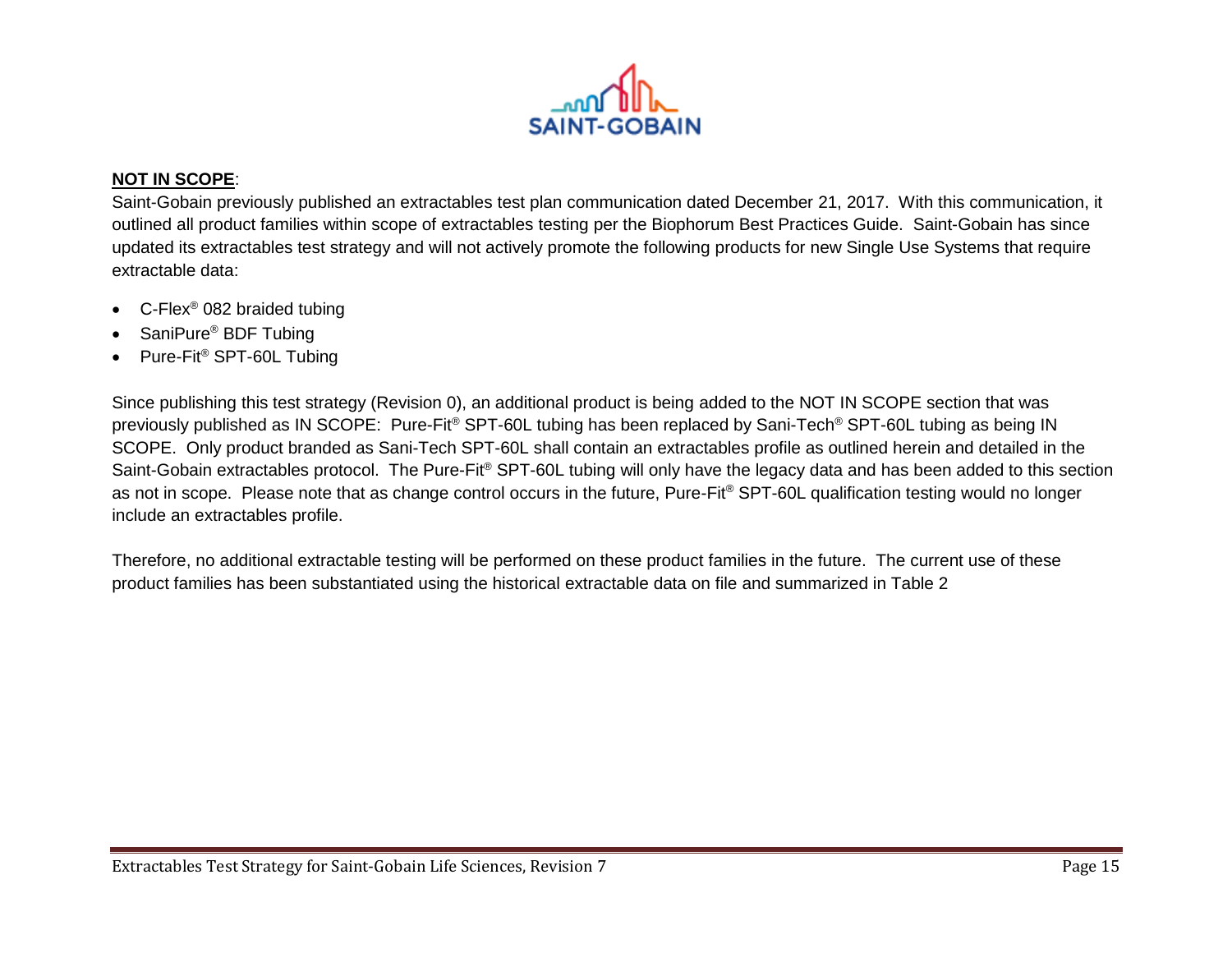

## **Table 2: Extractable Data for Products NOT IN SCOPE\***

| <b>Product</b>                               |                         | 70% EtOH @70°C for 24 hours | DI Water @ 70°C for 24 hours |                             |  |
|----------------------------------------------|-------------------------|-----------------------------|------------------------------|-----------------------------|--|
|                                              | <b>Gamma Irradiated</b> | <b>Autoclave Conditions</b> | <b>Gamma Irradiated</b>      | <b>Autoclave Conditions</b> |  |
| $C$ -Flex <sup>®</sup> 082 Braided<br>Tubing |                         | Not Performed               |                              | Not Performed               |  |
| SaniPure <sup>®</sup> BDF Tubing             | Not Performed           |                             | Not Performed                |                             |  |
| Pure-Fit <sup>®</sup> SPT-60L<br>Tubing      |                         | Not Performed               |                              | Not Performed               |  |

\*Extractable test conditions do not follow recommendations within the Biophorum Best Practices Guide or the upcoming USP <665>. Summary of extractable test conditions and results can be made available upon request.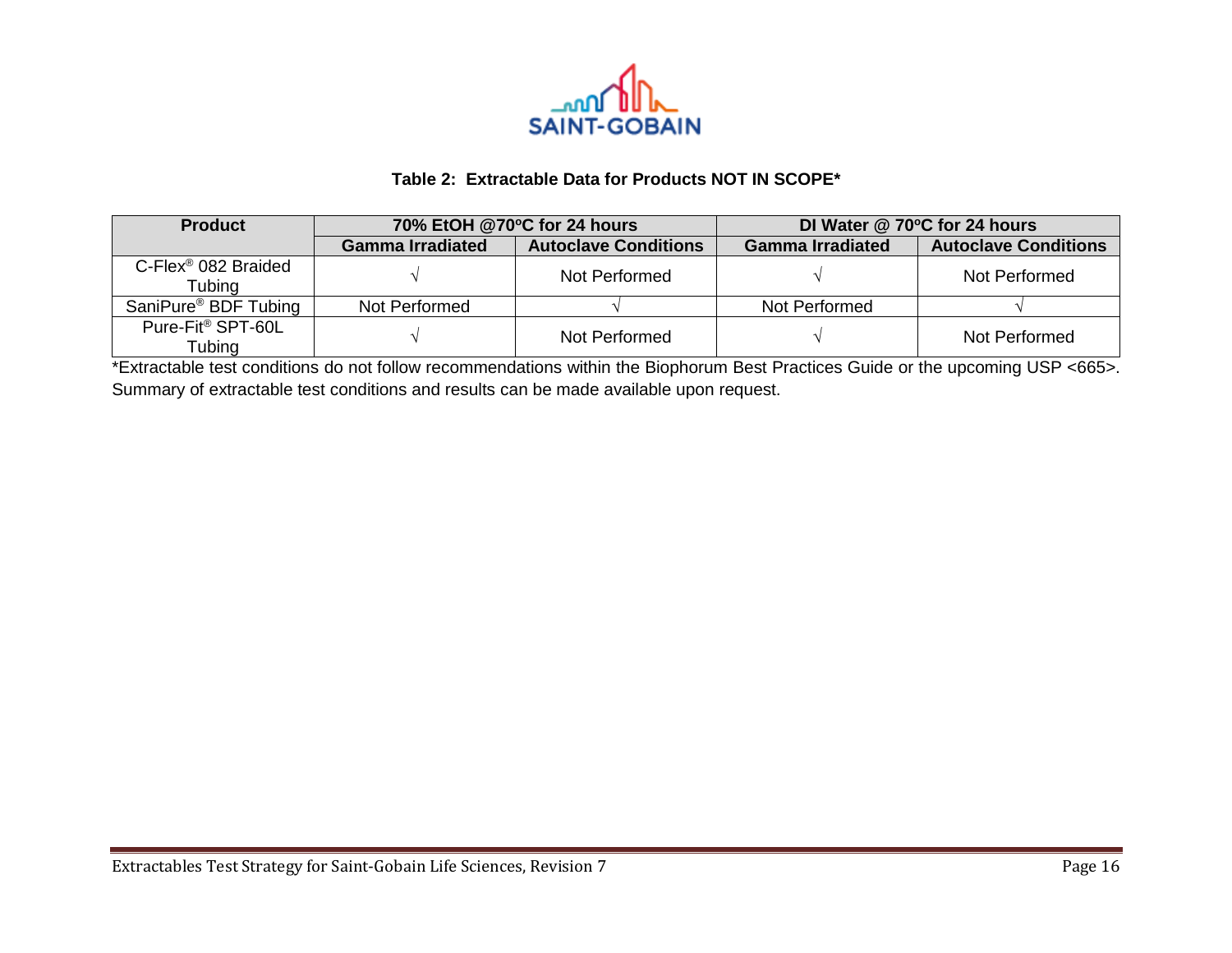

## **Section 4: Saint-Gobain Test Strategy Executive Summary**

#### **2019 / 2020 Test Plan**:

- One unique lot (2<sup>nd</sup> unique lot is discussed under Ongoing Surveillance section below)
- 3 solvents (DI water, low pH and high pH)
- Biophorum Best Practices Guide test intervals for bags, filters, connectors identified herein

Tubing commonly assembled to the storage bag will undergo the 70 days @ 40°C time point. One extractable study contained C-Flex<sup>®</sup> 374 on the Saint-Gobain storage bag. A 2<sup>nd</sup> study will be conducted in 2021 to include silicone tubing. The specific product families attached to the storage bag will be outlined in the extractables report.

#### **2020 / 2021 Test Plan**:

- One unique lot (2<sup>nd</sup> unique lot is discussed under Ongoing Surveillance section below)
- 1 solvent (50% EtOH)
- Test intervals for bags, filters, connectors identified herein as outlined in the Biophorum Best Practices Guide

Tubing commonly assembled to the storage bag will undergo the 70 days @ 40°C time point. One extractable study contained C-Flex<sup>®</sup> 374 on the Saint-Gobain storage bag. A 2<sup>nd</sup> study will be conducted with silicone tubing in conjunction with the Saint-Gobain storage bag. The specific product families attached to the storage bag will be outlined in the extractables report.

#### **Ongoing Surveillance / Testing Program / Change Control Commitment**:

- Extractable testing will be conducted as required when change control necessitates repeating the analysis.
- Saint-Gobain is collaborating with Biophorum to determine if age of data will drive repeat analysis and if so, at what frequency.
- Saint-Gobain is also collaborating with Biophorum to provide a scientific rationale or objective evidence as to the value of testing a  $2<sup>nd</sup>$  lot since it is not a requirement within the upcoming USP <665>.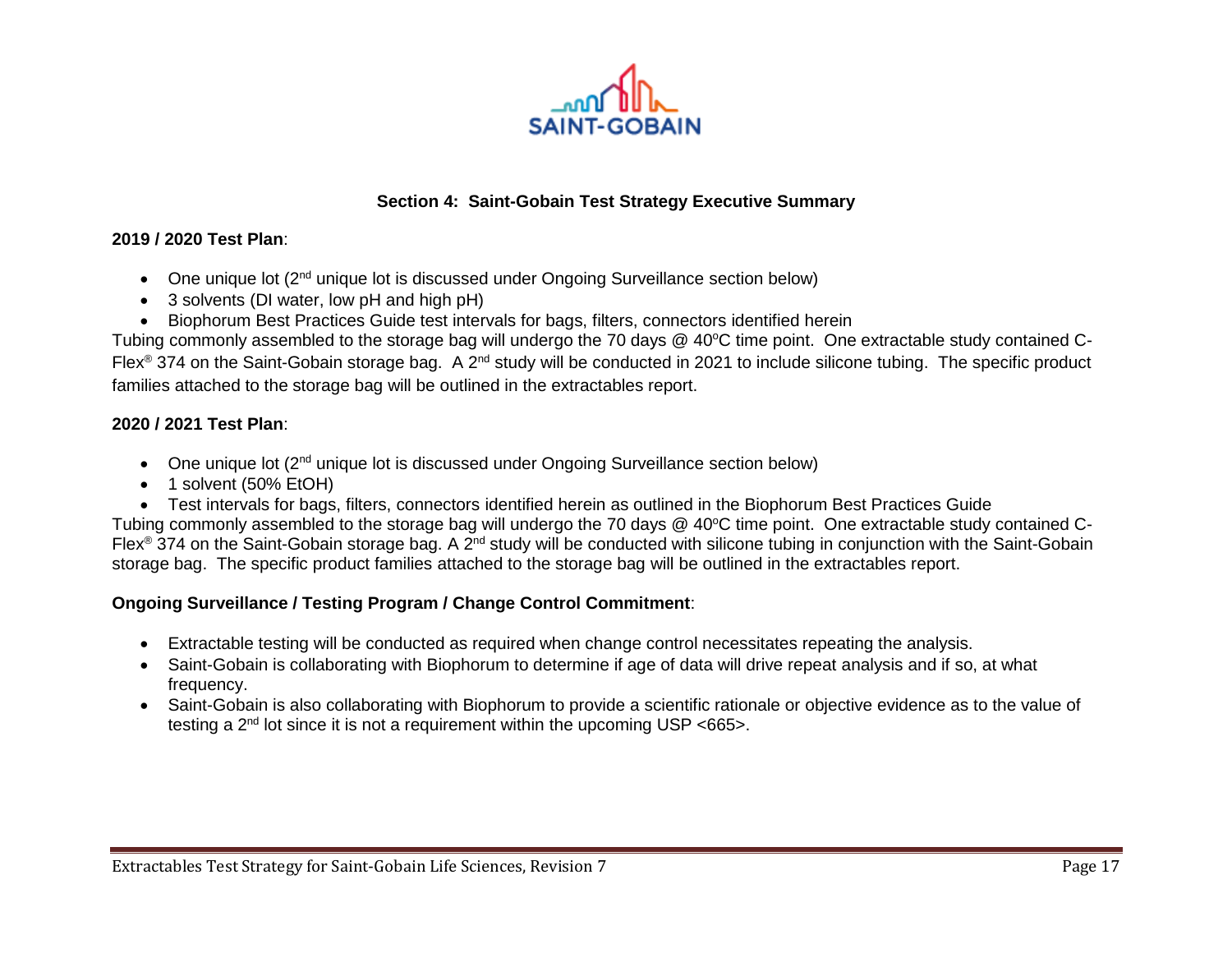

# **Section 5: Saint-Gobain Protocol Highlights**

| TABLE 3: TEST STRATEGY: COVERAGE, POST TREATMENT, TIME INTERVALS, INTENDED USE |                                                                         |                                       |                                           |                       |                   |                                                       |
|--------------------------------------------------------------------------------|-------------------------------------------------------------------------|---------------------------------------|-------------------------------------------|-----------------------|-------------------|-------------------------------------------------------|
| <b>Product</b><br><b>Family</b>                                                |                                                                         | <b>Post Treatment Intended Use</b>    |                                           | <b>Test Intervals</b> |                   |                                                       |
| $C$ -Flex®                                                                     | <b>Testing</b><br>Coverage                                              | <b>Gamma Test</b><br><b>Condition</b> | <b>Autoclave Test</b><br><b>Condition</b> | 24h<br>@ 40°C         | 21 Days<br>@ 40°C | 70 Days<br>@ 40°C                                     |
| $C$ -Flex® 374                                                                 | $C$ -Flex <sup>®</sup> 374<br>$C$ -Flex <sup>®</sup> 376                | $40 - 55$ kGy                         | 60 mins @<br>$125^{\circ}$ C              | In Scope              | In Scope          | Test as part of the<br><b>Bioprocess Bag Assembly</b> |
| $C$ -Flex® 082                                                                 | $C$ -Flex <sup>®</sup> 050<br>$C$ -Flex® 051<br>C-Flex <sup>®</sup> 082 | $40 - 55$ kGy                         | 60 mins @<br>125°C                        | In Scope              | In Scope          | Not in Scope                                          |
| $C$ -Flex® 072                                                                 | $C$ -Flex® 001<br>C-Flex <sup>®</sup> 072<br>C-Flex <sup>®</sup> 376    | $40 - 55$ kGy                         | 60 mins @<br>125°C                        | In Scope              | In Scope          | Not in Scope                                          |
| <b>Silicone</b><br><b>Tubing</b>                                               |                                                                         |                                       |                                           |                       |                   |                                                       |
| Sani-Tech <sup>®</sup><br>STHT-C                                               | STHT-C<br>STHT-65                                                       | $40 - 55$ kGy                         | 60 mins @<br>125°C                        | In Scope              | In Scope          | Test as part of the<br><b>Bioprocess Bag Assembly</b> |
| Sani-Tech <sup>®</sup><br>Ultra C                                              | Ultra C<br>Ultra 65                                                     | $40 - 55$ kGy                         | 60 mins @<br>125°C                        | In Scope              | In Scope          | Test as part of the<br><b>Bioprocess Bag Assembly</b> |
| Pure-Fit <sup>®</sup> SPT-<br>50                                               | <b>SPT-50</b><br><b>SPT-60</b>                                          | $40 - 55$ kGy                         | 60 mins @<br>$125^{\circ}$ C              | In Scope              | In Scope          | Test as part of the<br><b>Bioprocess Bag Assembly</b> |
| Sani-Tech <sup>®</sup><br>SPT-60L                                              | SPT-60L                                                                 | $40 - 55$ kGy                         | 60 mins @<br>$125^{\circ}$ C              | In Scope              | In Scope          | Test as part of the<br><b>Bioprocess Bag Assembly</b> |
| Sani-Tech <sup>®</sup><br>STHT-R                                               | STHT-R<br>Tygon <sup>®</sup> 3370IB                                     | $40 - 55$ kGy                         | 60 mins @<br>125°C                        | In Scope              | In Scope          | Not Intended Use                                      |
| Tygon <sup>®</sup> 3350                                                        | Tygon <sup>®</sup> 3350<br>Tygon <sup>®</sup> 3370IB                    | $40 - 55$ kGy                         | 60 mins @<br>125°C                        | In Scope              | In Scope          | Not in Scope                                          |

Extractables Test Strategy for Saint-Gobain Life Sciences, Revision 7 contracts and the Sciences of Page 18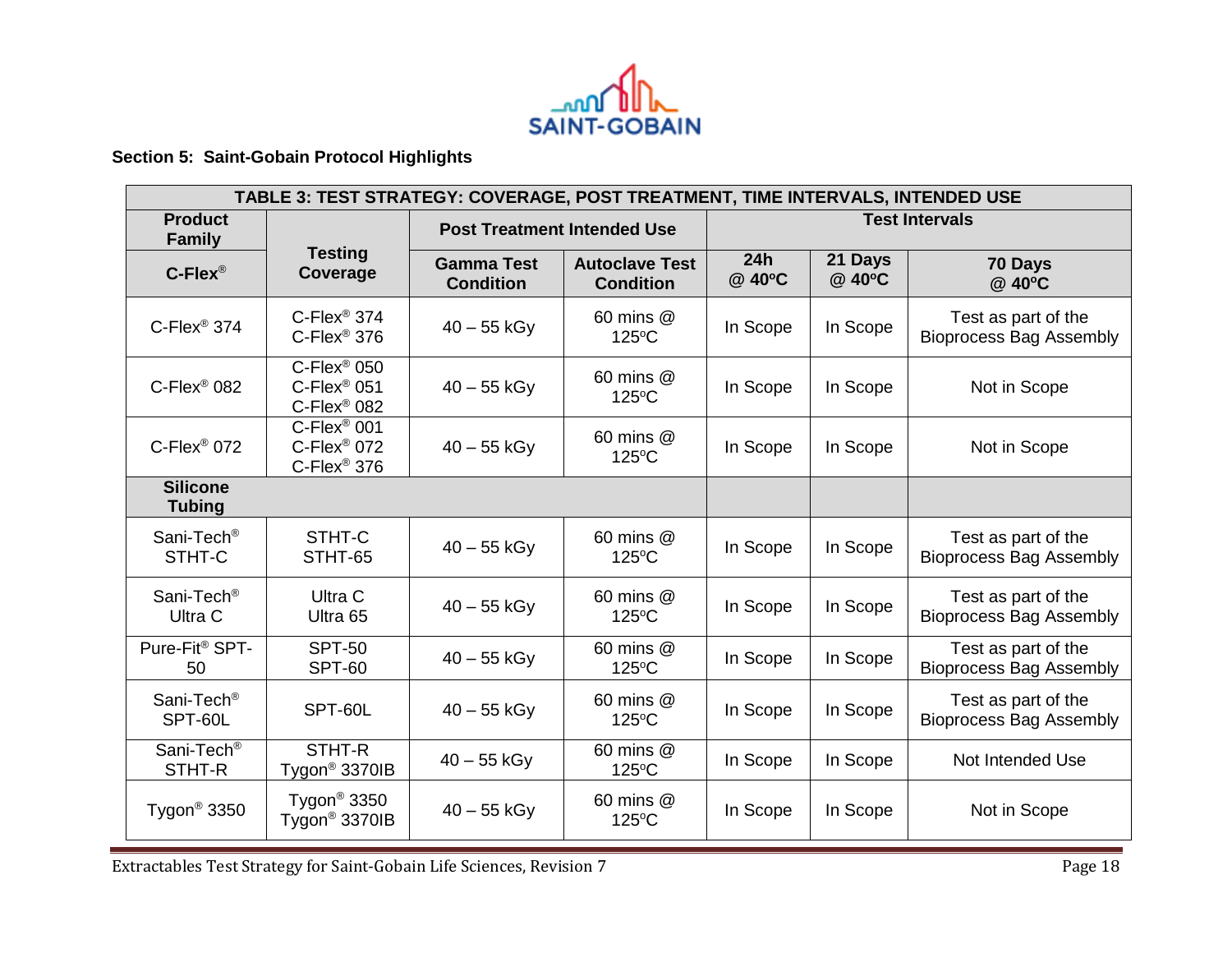

| TABLE 3 (Cont'd): TEST STRATEGY: COVERAGE, POST TREATMENT, TIME INTERVALS, INTENDED USE |                                                                                         |                                       |                                           |                                                   |                   |                  |
|-----------------------------------------------------------------------------------------|-----------------------------------------------------------------------------------------|---------------------------------------|-------------------------------------------|---------------------------------------------------|-------------------|------------------|
|                                                                                         | <b>Testing Coverage</b>                                                                 | <b>Gamma Test</b><br><b>Condition</b> | <b>Autoclave Test</b><br><b>Condition</b> | 24h @<br>$40^{\circ}$ C                           | 21 Days<br>@ 40°C | 70 days @ 40°C   |
| <b>TPE Tubing</b>                                                                       |                                                                                         |                                       |                                           |                                                   |                   |                  |
| PharMed <sup>®</sup> BPT                                                                | <b>PharMed®</b>                                                                         | $40 - 55$ kGy                         | 60 mins @ 125°C                           | In Scope                                          | In Scope          | Not in Scope     |
| PhamaPure <sup>®</sup><br>PharmaPure <sup>®</sup>                                       |                                                                                         | $40 - 55$ kGy                         | 60 mins @ 125°C                           | In Scope                                          | In Scope          | Not in Scope     |
| <b>FEP Tubing</b>                                                                       |                                                                                         |                                       |                                           |                                                   |                   |                  |
| Pharmafluor <sup>®</sup> FEP                                                            | <b>PCAMGXXXXX</b><br>PH100XXXXXX<br>PHFE6XXXXXX<br>PH6303XXXXX<br>PCFE6XXXXXX           | Not Intended Use                      | 60 mins @ 125°C                           | Not In<br>Scope                                   | In Scope          | Not Intended Use |
| <b>PVC Tubing</b>                                                                       |                                                                                         |                                       |                                           |                                                   |                   |                  |
| Tygon ND-100-65                                                                         | Tygon <sup>®</sup> ND-100-65<br>Tygon <sup>®</sup> ND-100-80                            | Not In Scope                          |                                           | Will be tested in conjunction with VueLife AC bag |                   |                  |
| <b>Storage Bags</b>                                                                     |                                                                                         |                                       |                                           |                                                   |                   |                  |
| <b>Bioprocess Bags</b><br>(Plymouth)                                                    | All sizes                                                                               | $40 - 55$ kGy                         | Not Intended Use                          | In Scope                                          | In Scope          | In Scope         |
| VueLife <sup>®</sup> AC Bags<br>w/ ND-100-65<br>Tubing                                  | VueLife <sup>®</sup> Bags<br>VueLife <sup>®</sup> AC Bags<br>Kryosure <sup>®</sup> Bags | Not Intended Use                      | 60 mins @ 125°C                           | In Scope                                          | In Scope          | In Scope         |
| <b>Silicone</b><br><b>Overmolds</b>                                                     |                                                                                         |                                       |                                           |                                                   |                   |                  |
| LIM#1 overmold                                                                          | LIM#1 overmold<br>w/n LIMs soup                                                         | $40 - 55$ kGy                         | 60 mins @ 125°C                           | In Scope                                          | In Scope          | Not Required     |
| LIM #2 Overmold                                                                         | LIM #2 Overmold<br>w/n LIMs soup                                                        | $40 - 55$ kGy                         | 60 mins @ 125°C                           | In Scope                                          | In Scope          | Not Required     |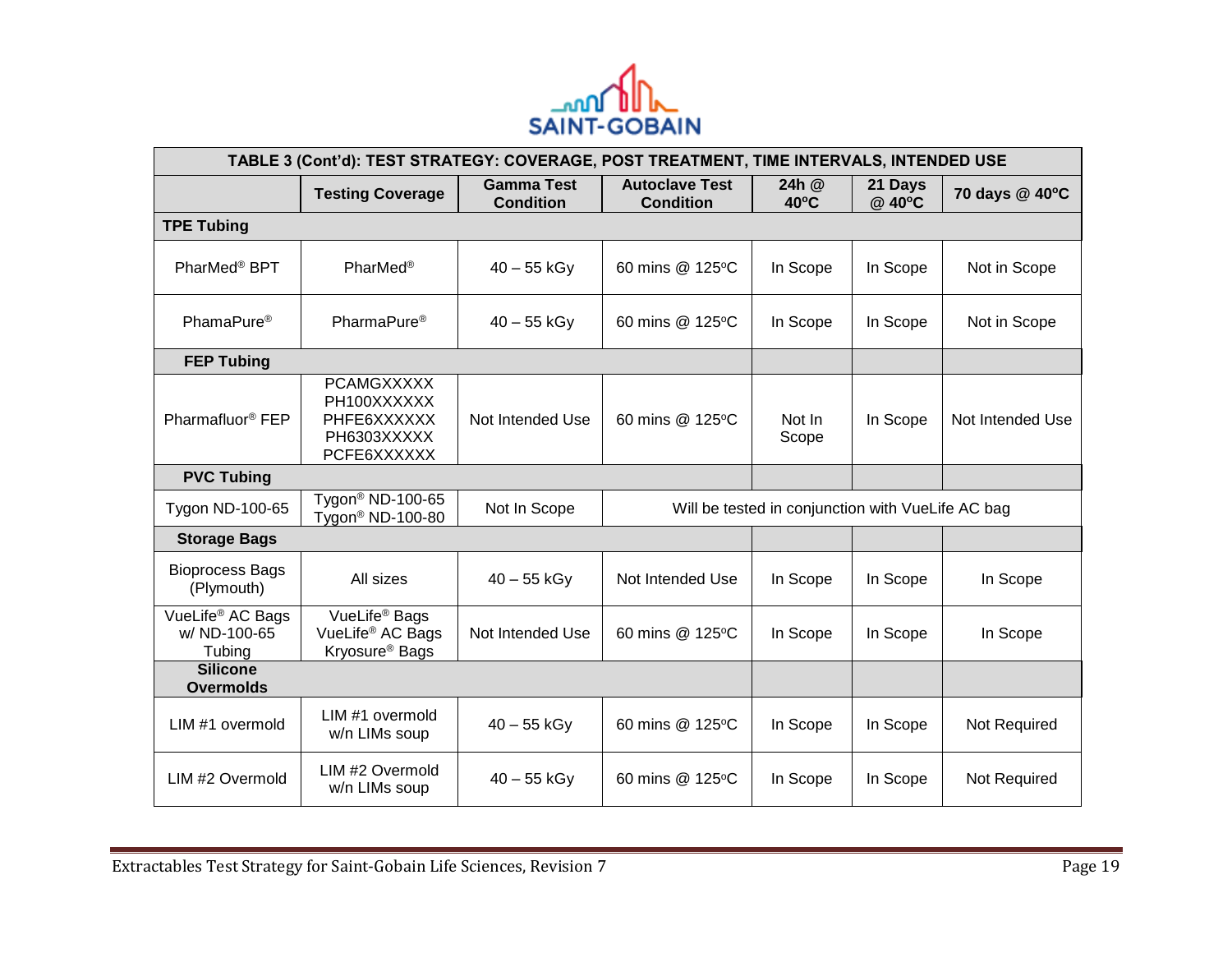

| TABLE 3 (Cont'd): TEST STRATEGY: COVERAGE, POST TREATMENT, TIME INTERVALS, INTENDED USE |                                                                                                |                                       |                                           |            |                             |  |
|-----------------------------------------------------------------------------------------|------------------------------------------------------------------------------------------------|---------------------------------------|-------------------------------------------|------------|-----------------------------|--|
| <b>Product Family</b>                                                                   | <b>Testing Coverage</b>                                                                        | <b>Gamma Test</b><br><b>Condition</b> | <b>Autoclave Test</b><br><b>Condition</b> | 24h @ 40°C | 21 Days @<br>$40^{\circ}$ C |  |
| <b>Connectors</b>                                                                       |                                                                                                |                                       |                                           |            |                             |  |
| Pure-Fit <sup>®</sup><br>SIBs @PVDF w/n<br><b>PVDF Soup</b>                             | <b>PVDF Connectors</b><br>Sani-Tech <sup>®</sup> Rigid<br>Connectors                           | $40 - 55$ kGy                         | 60 mins @ 125°C                           | In Scope   | In Scope                    |  |
| Pure-Fit <sup>®</sup><br>SIBs @PP w/n PP<br>Soup                                        | <b>PP Connectors</b><br>PP Overmolding<br>PP Tubing<br>Sani-Tech <sup>®</sup> Rigid<br>Diptube | $40 - 55$ kGy                         | 60 mins @ 125 °C                          | In Scope   | In Scope                    |  |
| <b>Flowmeters</b>                                                                       |                                                                                                |                                       |                                           |            |                             |  |
| Equflow <sup>®</sup> PVDF<br><b>Flow Tube</b>                                           | Equflow <sup>®</sup> PVDF<br>Flow Tube                                                         | $40 - 55$ kGy                         | 60 mins @ 125 °C                          | In Scope   | In Scope                    |  |
| <b>Filters</b>                                                                          | <b>Testing Coverage</b>                                                                        | <b>Gamma Test</b><br><b>Condition</b> | <b>Autoclave Test</b><br><b>Condition</b> | 24h @ 40°C | 7 days @<br>$40^{\circ}$ C  |  |
| Zero <sup>®</sup> Filter                                                                | Zero Filter<br>PureFlo® Z Series<br>filters                                                    | $40 - 55$ kGy                         | Not Intended Use                          | In Scope   | In Scope                    |  |
| PureFlo® Z Series<br>filters                                                            | PureFlo <sup>®</sup> Z Series<br>filters                                                       | Covered by Zero®<br>Filter            | 60 mins @ 125°C                           | In Scope   | In Scope                    |  |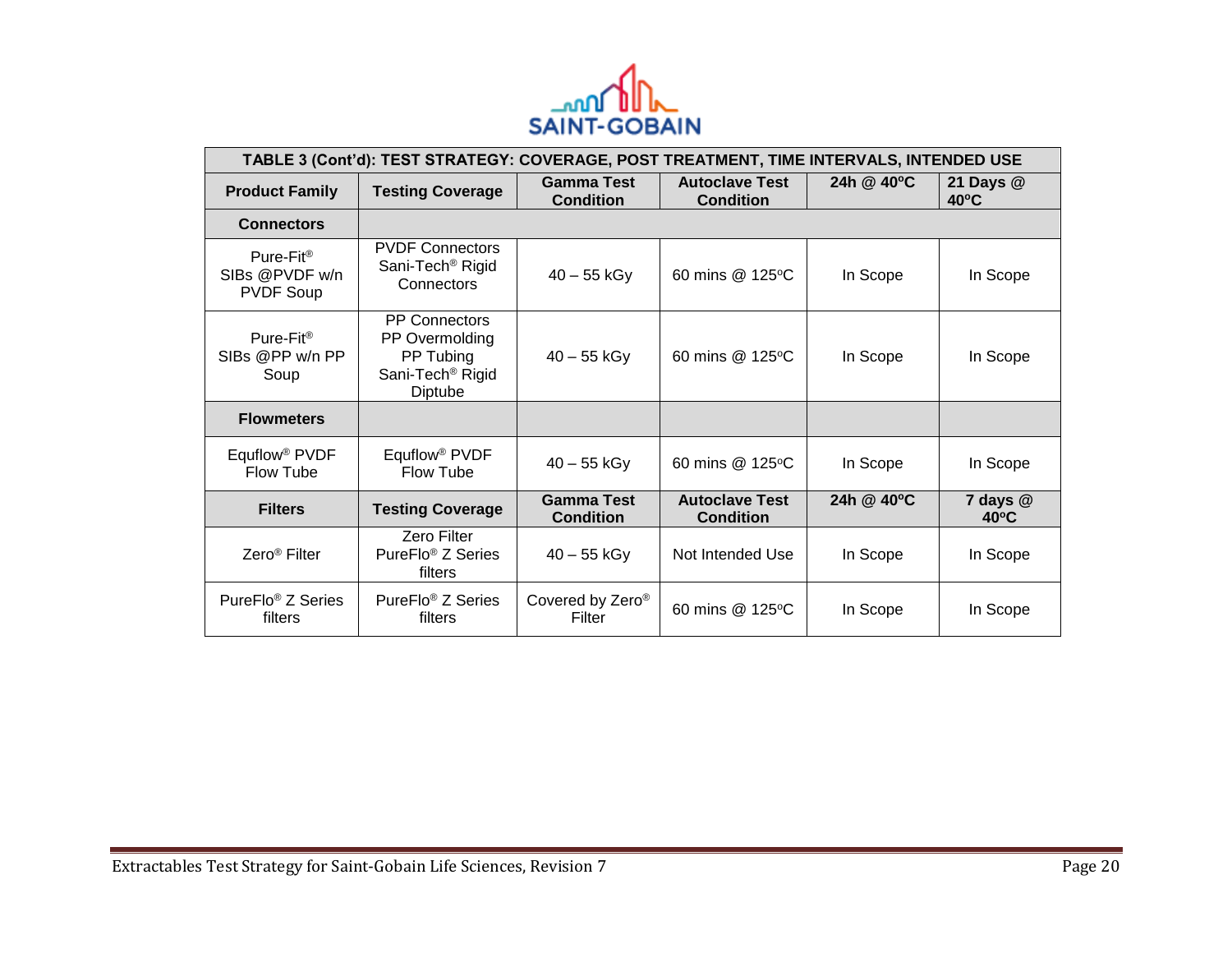

| TABLE 4: TEST PLAN PER SOLVENT |           |                      |                       |                          |
|--------------------------------|-----------|----------------------|-----------------------|--------------------------|
| <b>Product Family</b>          | Low $pH1$ | High pH <sup>1</sup> | DI Water <sup>2</sup> | 50%<br>EtOH <sup>3</sup> |
| C-Flex <sup>®</sup> Tubing     |           |                      |                       |                          |
| $C$ -Flex <sup>®</sup> 374     | In Scope  | In Scope             | In Scope              | In Scope                 |
|                                | (2019)    | (2019)               | (2019)                | (2020)                   |
| $C$ -Flex <sup>®</sup> 082     | In Scope  | In Scope             | In Scope              | In Scope                 |
|                                | (2019)    | (2019)               | (2019)                | (2020)                   |
| $C$ -Flex <sup>®</sup> 072     | In Scope  | In Scope             | In Scope              | In Scope                 |
|                                | (2019)    | (2019)               | (2019)                | (2020)                   |
| <b>Silicone Tubing</b>         |           |                      |                       |                          |
| Sani-Tech <sup>®</sup> STHT-C  | In Scope  | In Scope             | In Scope              | In Scope                 |
|                                | (2019)    | (2019)               | (2019)                | (2020)                   |
| Sani-Tech <sup>®</sup> Ultra C | In Scope  | In Scope             | In Scope              | In Scope                 |
|                                | (2019)    | (2019)               | (2019)                | (2020)                   |
| Pure-Fit <sup>®</sup> SPT-50   | In Scope  | In Scope             | In Scope              | In Scope                 |
|                                | (2022)    | (2022)               | (2022)                | (2022)                   |
| Sani-Tech <sup>®</sup> SPT-60L | In Scope  | In Scope             | In Scope              | In Scope                 |
|                                | (2022)    | (2022)               | (2022)                | (2022)                   |
| Sani-Tech <sup>®</sup> STHT-R  | In Scope  | In Scope             | In Scope              | In Scope                 |
|                                | (2019)    | (2019)               | (2019)                | (2020)                   |
| Tygon <sup>®</sup> 3350        | In Scope  | In Scope             | In Scope              | In Scope                 |
|                                | (2020)    | (2020)               | (2020)                | (2020)                   |

1 High pH conditions will follow the upcoming USP <665> of pH = 10, Low pH will follow the Biophorum Best Practices Guide since interchangeable with USP <665> low pH; pH will be adjusted if needed based on chemical compatibility.

2 Extractable data available @ 70°C for 24 hours. Testing will be performed at 40°C for time intervals outlined in this table.

3 Extractable data available @ 70°C for 24 hours using 70% EtOH and DI water. Testing will be performed using 50% EtOH at 40°C for time intervals outlined in this table.

4 Updated protocol no longer includes these solvents. As such, they have been removed from the remainder of the document.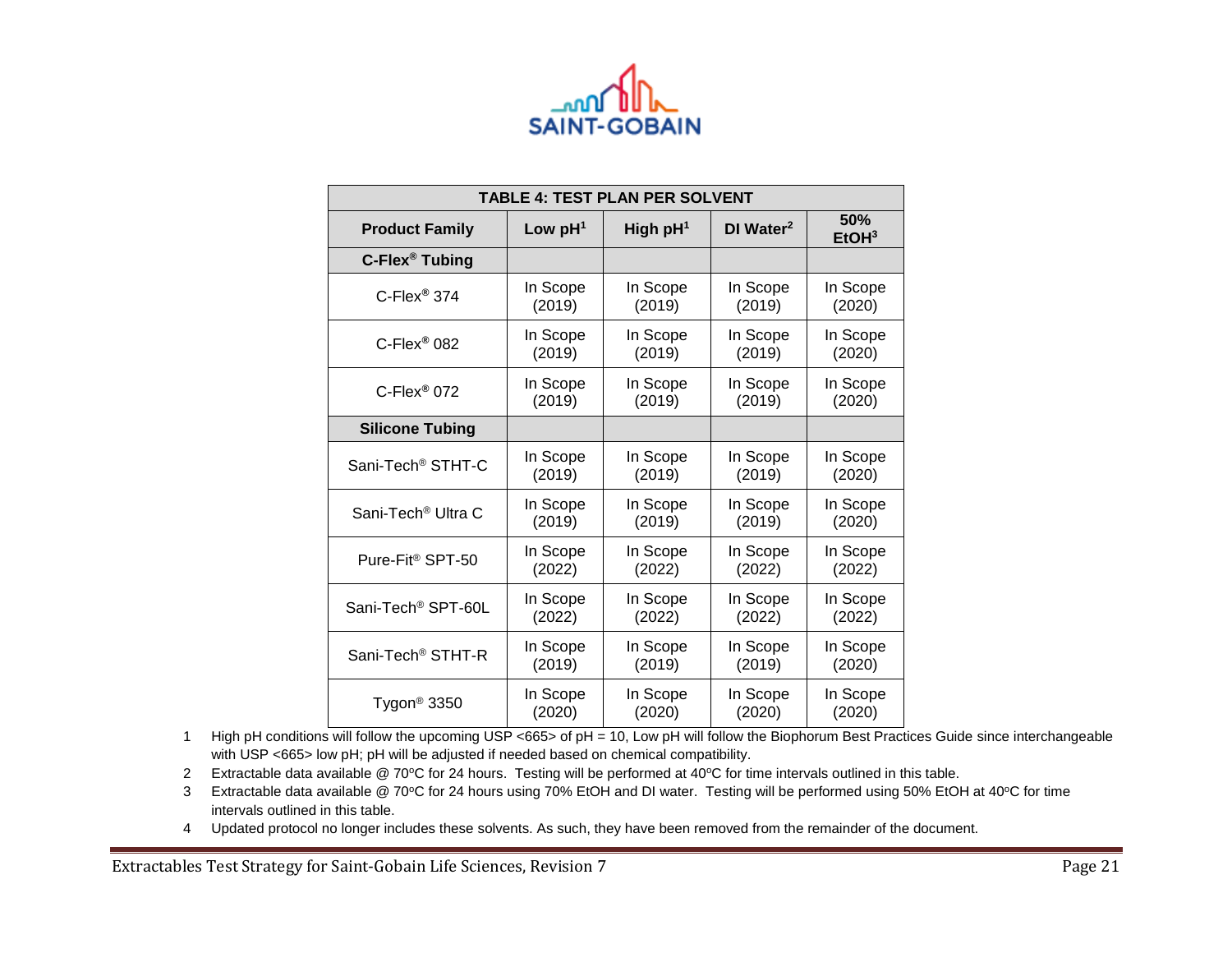

| <b>Product Family</b>                 | Low $pH1$ | High $pH1$ | DI Water <sup>2</sup> | 50% EtOH3 |
|---------------------------------------|-----------|------------|-----------------------|-----------|
| <b>TPE Tubing</b>                     |           |            |                       |           |
| Pharmed BPT <sup>®</sup>              | In Scope  | In Scope   | In Scope              | In Scope  |
|                                       | (2019)    | (2019)     | (2019)                | (2021)    |
| Phamapure <sup>®</sup>                | In Scope  | In Scope   | In Scope              | In Scope  |
|                                       | (2019)    | (2019)     | (2019)                | (2020)    |
| Pharmafluor <sup>®</sup> FEP Tubing   | In Scope  | In Scope   | In Scope              | In Scope  |
|                                       | (2019)    | (2019)     | (2019)                | (2021)    |
| <b>Silicone Overmolds</b>             |           |            |                       |           |
| LIM #1 overmold w/n LIMs              | In Scope  | In Scope   | In Scope              | In Scope  |
| Soup                                  | (2020)    | (2020)     | (2020)                | (2022)    |
| LIM #2 Overmold w/n LIMs              | In Scope  | In Scope   | In Scope              | In Scope  |
| Soup                                  | (2020)    | (2020)     | (2020)                | (2022)    |
| <b>Connectors</b>                     |           |            |                       |           |
| Pure-Fit <sup>®</sup> PFSIBs w/n PVDF | In Scope  | In Scope   | In Scope              | In Scope  |
| Soup                                  | (2020)    | (2020)     | (2020)                | (2022)    |
| Pure-Fit <sup>®</sup> PFSIBs w/n PP   | In Scope  | In Scope   | In Scope              | In Scope  |
| Soup                                  | (2020)    | (2020)     | (2020)                | (2022)    |
| <b>Flowmeters</b>                     |           |            |                       |           |
| Equflow <sup>®</sup> PVDF Flow Tube   | In Scope  | In Scope   | In Scope              | In Scope  |
|                                       | (2022)    | (2022)     | (2022)                | (2022)    |

1 High pH conditions will follow the upcoming USP <665>of pH = 10, Low pH will follow the Biophorum Best Practices Guide since interchangeable with USP <665> low pH; pH will be adjusted if needed based on chemical compatibility.

2 Extractable data available @ 70°C for 24 hours. Testing will be performed at 40°C for the time intervals outlined in this table.

3 Extractable data available @ 70°C for 24 hours using 70% EtOH and DI water. Testing will be performed using 50% EtOH at 40°C.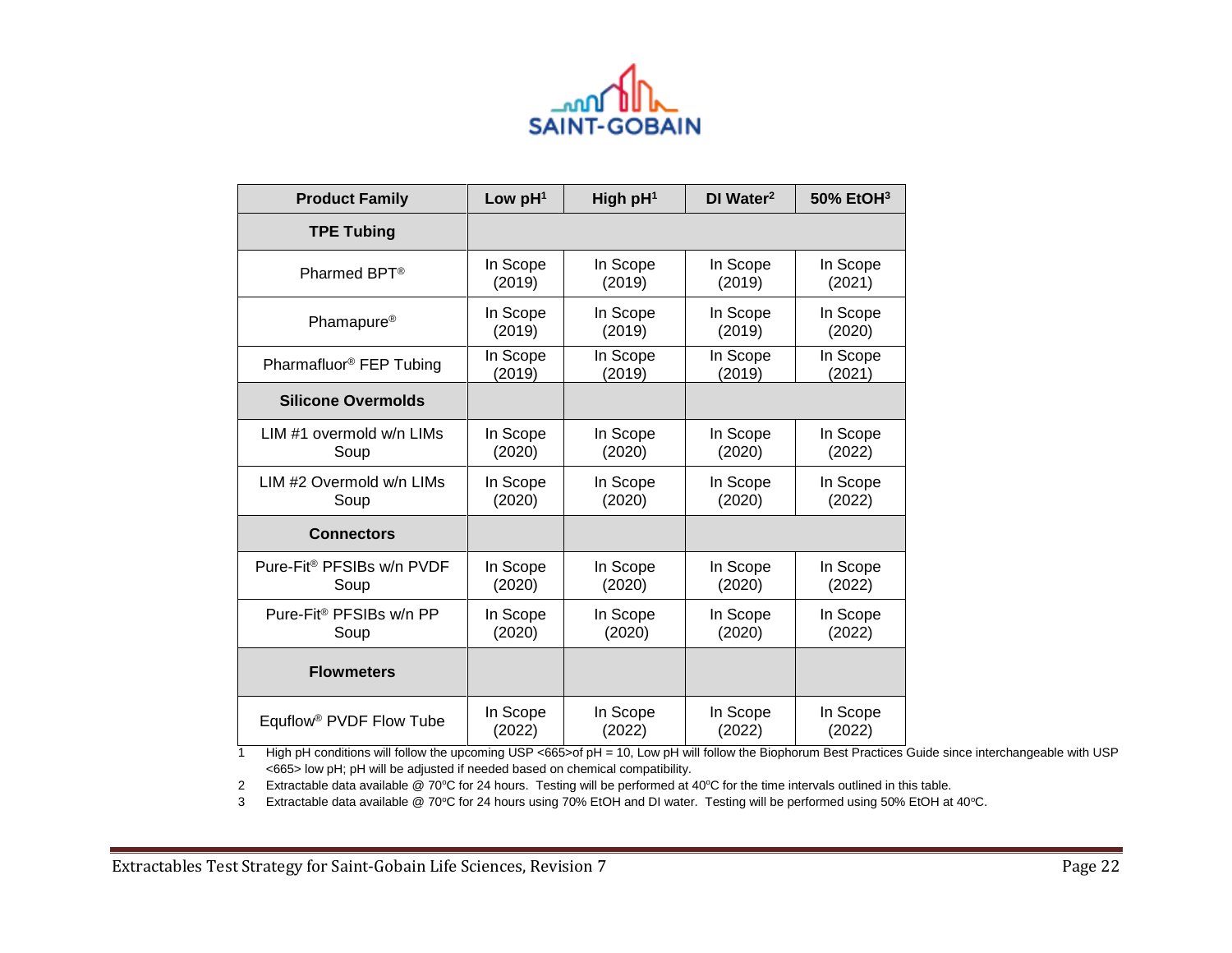

| <b>Product Family</b>         | Low $pH1$ | High $pH1$ | DI Water <sup>2</sup> | 50% EtOH <sup>3</sup> |
|-------------------------------|-----------|------------|-----------------------|-----------------------|
| <b>Filters</b>                |           |            |                       |                       |
| Zero <sup>®</sup> Filter      | In Scope  | In Scope   | In Scope              | In Scope              |
|                               | (2022)    | (2022)     | (2022)                | (2022)                |
| PureFlo <sup>®</sup> Z Series | In Scope  | In Scope   | In Scope              | In Scope              |
| Filter                        | (2021)    | (2021)     | (2021)                | (2021)                |
| <b>Storage Bags</b>           |           |            |                       |                       |
| <b>Plymouth Storage</b>       | In Scope  | In Scope   | In Scope              | In Scope              |
| <b>Bags</b>                   | (2019)    | (2019)     | (2019)                | (2020)                |
| Vuelife AC Bags w/            | In Scope  | In Scope   | In Scope              | In Scope              |
| ND-100-65 tube set            | (2021)    | (2021)     | (2021)                | (2021)                |

1 High pH conditions will follow the upcoming USP <665> of pH = 10; Low pH will follow the Biophorum Best Practices Guide since interchangeable with USP <665> low pH; pH will be adjusted if needed based on chemical compatibility

2 Extractable data available  $@$  70°C for 24 hours. Testing will be performed at 40°C

3 Extractable data available @ 70°C for 24 hours using 70% EtOH and DI water. Testing will be performed using 50% EtOH at 40°C.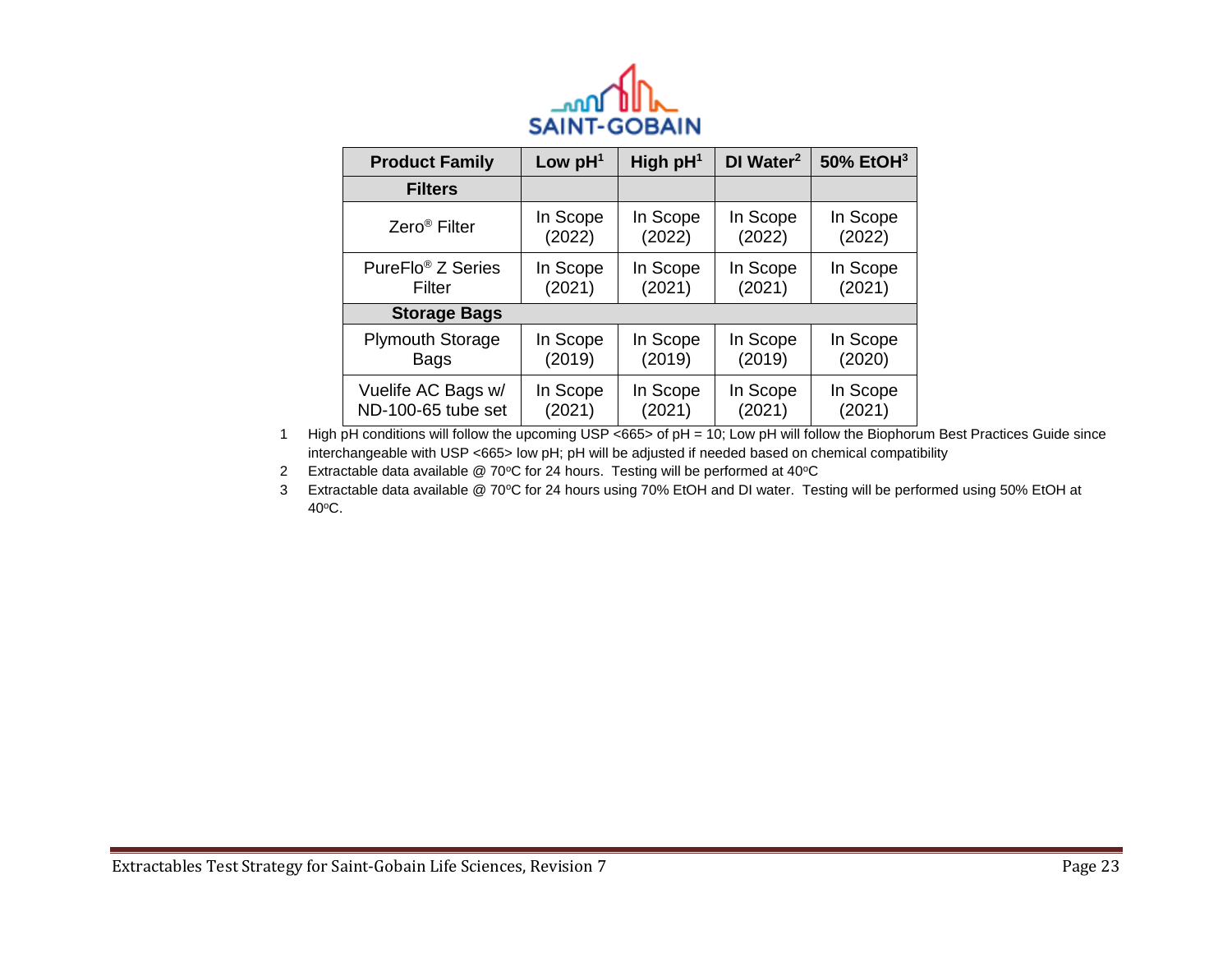

## **Section 6: Timelines**

|                    | <b>Extractable Data Source</b>          | <b>Publication Date</b><br>(EOM = End of Month)    |
|--------------------|-----------------------------------------|----------------------------------------------------|
|                    | 12 mil Bioprocess Bag<br>(Plymouth Bag) | Gamma - COMPLETE                                   |
| Group <sub>1</sub> | Sani-Tech <sup>®</sup> STHT-C Tubing    | Gamma-COMPLETE<br>Autoclave - COMPLETE             |
|                    | Sani-Tech <sup>®</sup> STHT-R Tubing    | Gamma-COMPLETE<br>Autoclave - COMPLETE             |
|                    | C-Flex <sup>®</sup> 374 Tubing          | Gamma - COMPLETE<br>Autoclave - COMPLETE           |
|                    | Sani-Tech <sup>®</sup> Ultra C Tubing   | Gamma - COMPLETE<br>Autoclave - COMPLETE           |
|                    | PharmaPure <sup>®</sup> Tubing          | Gamma - COMPLETE<br>Autoclave - COMPLETE           |
| Group <sub>2</sub> | C-Flex <sup>®</sup> 082 Tubing          | Gamma - COMPLETE<br>Autoclave - COMPLETE           |
|                    | PharmaFluor <sup>®</sup> FEP Tubing     | Autoclave - COMPLETE                               |
|                    | Pure-Fit <sup>®</sup> SPT-50 Tubing     | Gamma-COMPLETE<br>Autoclave - COMPLETE             |
|                    | C-Flex <sup>®</sup> 072 Tubing          | Gamma - COMPLETE<br>Autoclave - COMPLETE           |
|                    | Tygon <sup>®</sup> 3350 Tubing          | Gamma - COMPLETE<br>Autoclave - COMPLETE           |
| Group <sub>3</sub> | LIMs/LSR Soup                           | Gamma - COMPLETE<br>Autoclave - COMPLETE           |
|                    | PP Soup                                 | Gamma - COMPLETE<br>Autoclave - COMPLETE           |
|                    | PharMed <sup>®</sup> BPT Tubing         | Gamma - COMPLETE<br>Autoclave - COMPLETE           |
|                    | <b>PVDF Soup</b>                        | Gamma - COMPLETE<br>Autoclave - COMPLETE           |
|                    | Zero <sup>®</sup> Filter                | Gamma - December 2022                              |
| Group 4            | Sani-Tech <sup>®</sup> SPT-60L Tubing   | Gamma - December 2022<br>Autoclave - December 2022 |
|                    | Pure-Fit <sup>®</sup> SPT-50 Tubing     | Gamma - December 2022<br>Autoclave - December 2022 |
|                    | Equflow <sup>®</sup> Flow Tube          | Gamma - April 2022<br>Autoclave - April 2022       |
|                    | PureFlo <sup>®</sup> Z Series Filters   | Autoclave - December 2022                          |

Table 5: Timeline for Extractables Test Report Publications per Test Plan (Aqueous Solvents)

Extractables Test Strategy for Saint-Gobain Life Sciences, Revision 7 Page 24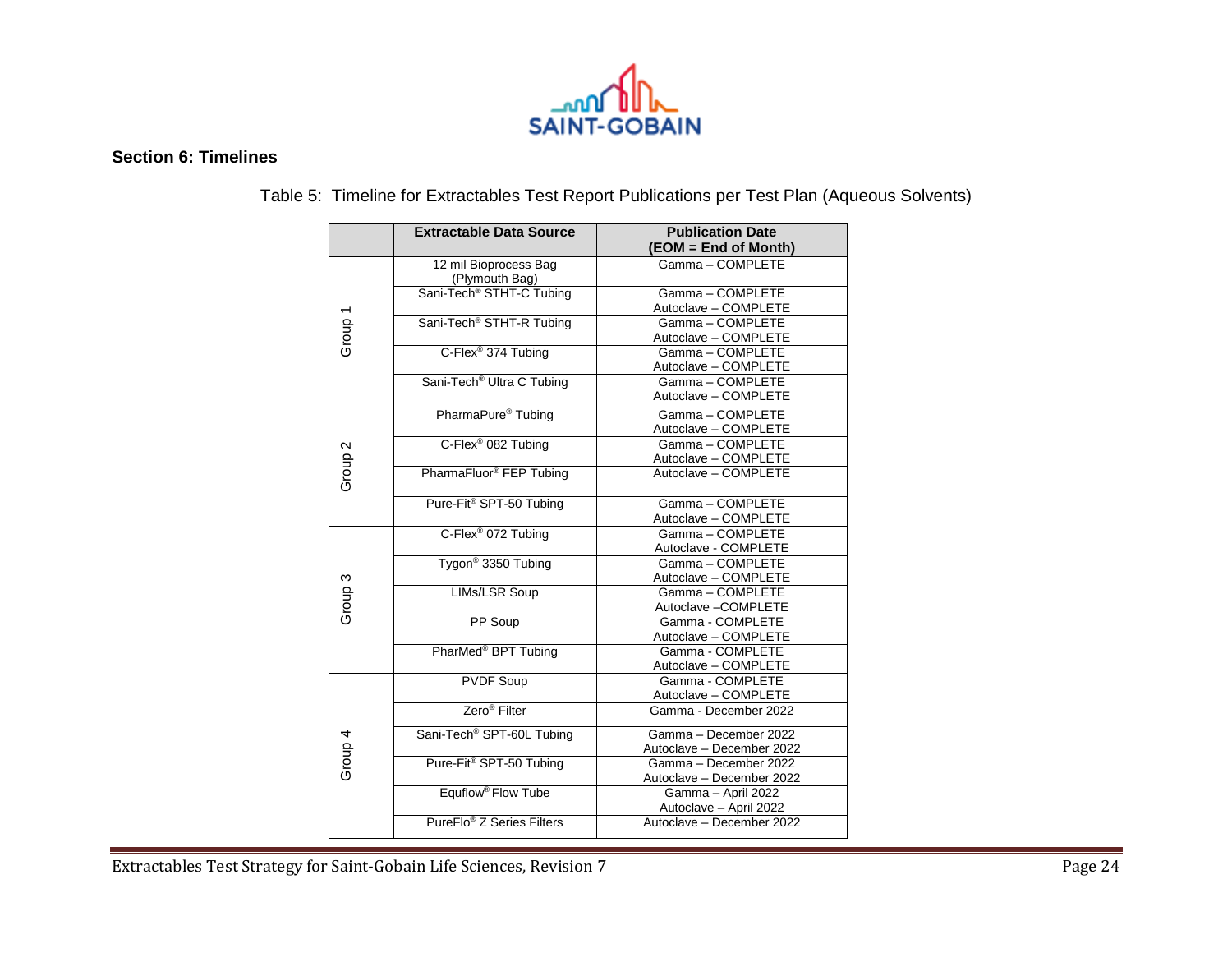

Table 6: Timeline for Extractable Test Report Publications per Test Plan (Organic Solvents)

|         | <b>Extractable Data Source</b>          | <b>Publication Date (EOM)</b>                      |
|---------|-----------------------------------------|----------------------------------------------------|
|         | 12 mil Bioprocess Bag<br>(Plymouth Bag) | Gamma-COMPLETE                                     |
| Group 5 | Sani-Tech <sup>®</sup> STHT-C Tubing    | Gamma-COMPLETE<br>Autoclave - COMPLETE             |
|         | Tygon <sup>®</sup> 3350 Tubing          | Gamma - COMPLETE<br>Autoclave - COMPLETE           |
|         | C-Flex <sup>®</sup> 374 Tubing          | Gamma - COMPLETE<br>Autoclave - COMPLETE           |
|         | C-Flex <sup>®</sup> 082 Tubing          | Gamma-COMPLETE<br>Autoclave - COMPLETE             |
|         | Sani-Tech <sup>®</sup> STHT-R Tubing    | Gamma - COMPLETE<br>Autoclave - COMPLETE           |
|         | Sani-Tech <sup>®</sup> Ultra C Tubing   | Gamma - March 2021<br>Autoclave - March 2021       |
| Group 6 | PharMed <sup>®</sup> BPT Tubing         | Gamma - COMPLETE<br>Autoclave -COMPLETE            |
|         | PharmaPure <sup>®</sup> Tubing          | Gamma-COMPLETE<br>Autoclave - COMPLETE             |
|         | C-Flex <sup>®</sup> 072 Tubing          | Gamma - COMPLETE<br>Autoclave - COMPLETE           |
|         | Vuelife AC Bag w/ ND-100-65 tube<br>set | Autoclave - COMPLETE                               |
| Group 7 | PP Soup                                 | Gamma - COMPLETE<br>Autoclave -COMPLETE            |
|         | <b>LIMs Soup</b>                        | Gamma-COMPLETE<br>Autoclave-COMPLETE               |
|         | PharmaFluor <sup>®</sup> FEP Tubing     | Autoclave - COMPLETE                               |
|         | <b>PVDF Soup</b>                        | Gamma - COMPLETE<br>Autoclave -COMPLETE            |
|         | Zero <sup>®</sup> Filter                | Gamma - December 2022                              |
| Group 8 | Sani-Tech <sup>®</sup> SPT-60L Tubing   | Gamma - December 2022<br>Autoclave - December 2022 |
|         | Pure-Fit <sup>®</sup> SPT-50 Tubing     | Gamma - December 2022<br>Autoclave - December 2022 |
|         | Equflow <sup>®</sup> Flow Tube          | Gamma - April 2022<br>Autoclave - April 2022       |
|         | PureFlo <sup>®</sup> Z Series Filters   | Autoclave - December 2022                          |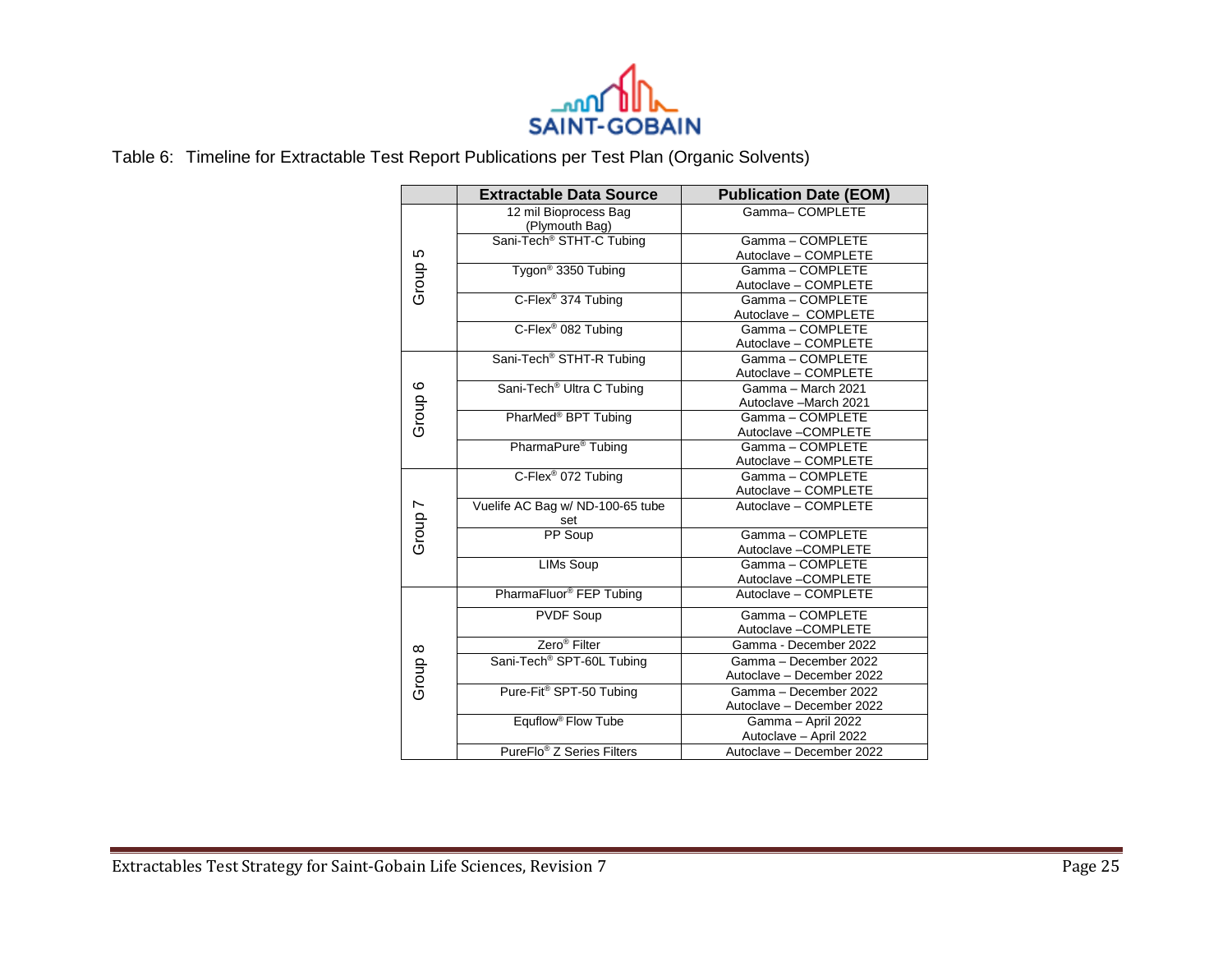

# **Section 7: Change History and Approvals**

## **7.1 Revision Information**

| <b>Revision</b> | <b>Revision Date</b> | Page(s)<br>Affected | <b>Revision Description</b>                                                                                                                                                                                                                                                                                                                                                                                                                                                                                                                                                                                                                                                                                                                                                                                                                                                                                                                                                                                                                                                                                                                                                                                                                                                                          |
|-----------------|----------------------|---------------------|------------------------------------------------------------------------------------------------------------------------------------------------------------------------------------------------------------------------------------------------------------------------------------------------------------------------------------------------------------------------------------------------------------------------------------------------------------------------------------------------------------------------------------------------------------------------------------------------------------------------------------------------------------------------------------------------------------------------------------------------------------------------------------------------------------------------------------------------------------------------------------------------------------------------------------------------------------------------------------------------------------------------------------------------------------------------------------------------------------------------------------------------------------------------------------------------------------------------------------------------------------------------------------------------------|
| 0               | 26 April 2019        | All                 | Original Issue                                                                                                                                                                                                                                                                                                                                                                                                                                                                                                                                                                                                                                                                                                                                                                                                                                                                                                                                                                                                                                                                                                                                                                                                                                                                                       |
|                 | 01 Nov 2019          | $1,2,6-26$          | Removed FEP cell / gene therapy bags out of testing scope due to pending review of<br>proposal to FDA to accept FEP film as GRAAS. Removed requirement to repeat testing<br>based on age of data solely. Removed requirement to test 2 <sup>nd</sup> lot. Replaced with statement<br>to collaborate with BPOG on both topics to determine if data expires and whether 2 <sup>nd</sup> lot<br>testing is required. Updated tables to reflect which tubing is undergoing 70d test interval as<br>part of the bioprocess bag. Added External Distribution to the title page. Corrected<br>reference to the extractable protocol. Remove PS80 and 5M NaCl as solvents. Removed<br>time zero interval. Added PFSC to be in scope as part of PVDF Soup. Separated SPT-50<br>and SPT-60 into its own test family. Added Pure-Fit® SPT-60L to the Out of Scope Section.<br>Added Sani-Tech <sup>®</sup> SPT-60L to the In Scope section. Adjusted test schedule and report due<br>dates. Updated gamma range target. Fixed time points required for connectors. Added<br>part numbers for the Sani-Tech <sup>®</sup> Rigid Connectors and PP Soup. Added more part numbers<br>to the LSR / LIMs Soup. Added 2020 due date for performing 50% EtOH test plan.<br>Updated test strategy for 70 day time point. |
| 2               | 20 April 2020        | $4, 20, 22 -$<br>24 | Update aqueous test plan status. Update the 50% EtOH test plan and include target<br>completion dates for the next year. Add C-Flex® R70-003-000 to the test plan since it is also<br>used in SUS assemblies. Removed R70-051-000 from the test strategy as it not used in<br>any single use systems. Corrected the use of R70-050-000 in single use systems.                                                                                                                                                                                                                                                                                                                                                                                                                                                                                                                                                                                                                                                                                                                                                                                                                                                                                                                                        |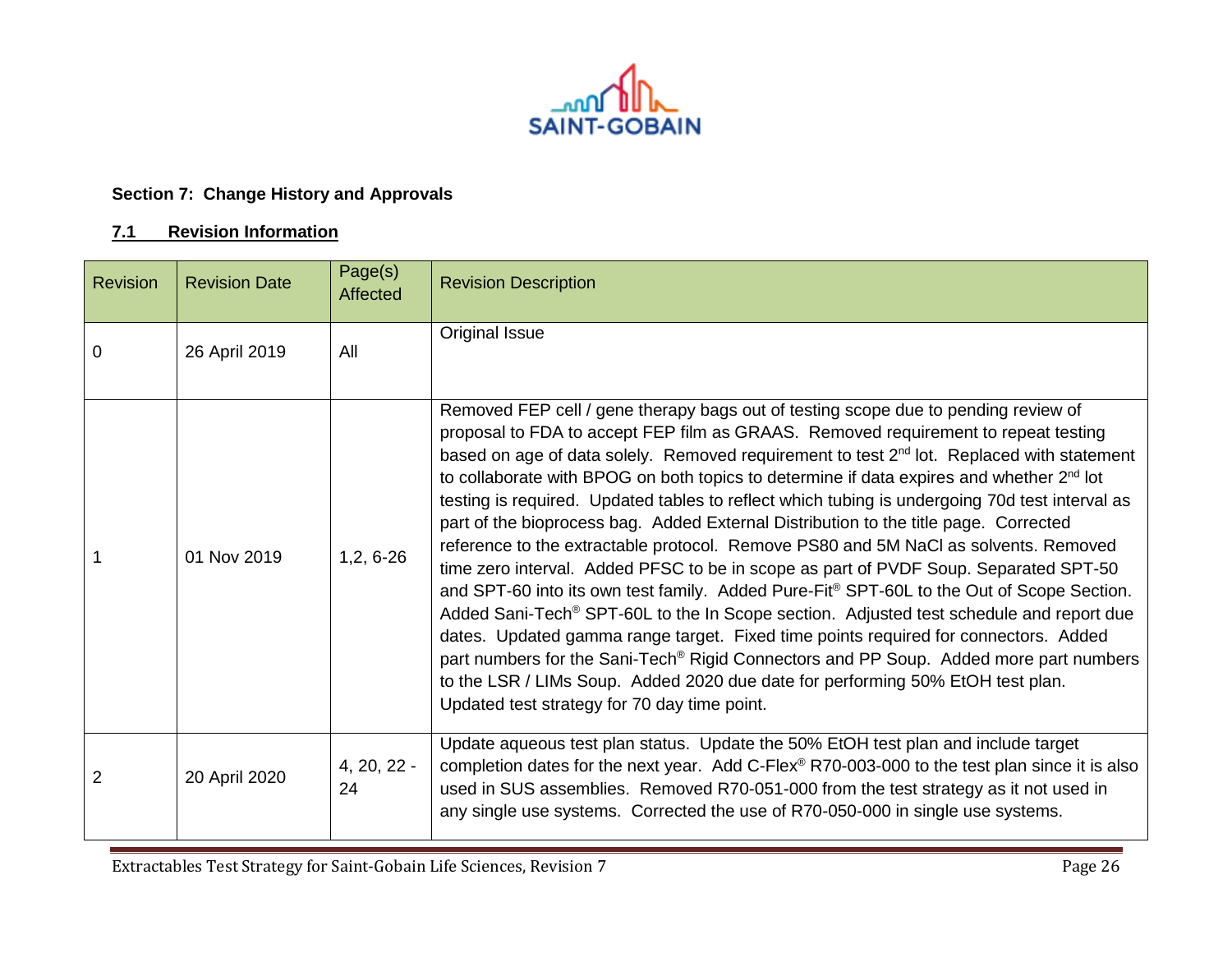

| 3 | 13 July 2020  | $22 - 24$                            | Update test completion table to reflect completion of reports year to date and change the<br>Tygon 3350 - 50% EtOH report due dates from July 2020 to March 2021. The samples<br>submitted contained ink. Ink is not present when tubing is converted into a single use<br>assembly. 50% EtOH removed all ink. Testing aborted since not representative.                                                                      |
|---|---------------|--------------------------------------|-------------------------------------------------------------------------------------------------------------------------------------------------------------------------------------------------------------------------------------------------------------------------------------------------------------------------------------------------------------------------------------------------------------------------------|
| 4 | 29 Sept 2020  | 7, 9, 18,<br>$22 - 24$               | Add in reference to VueLife bag assembly with ND-100-80 tube set extractables report. Add<br>in VueLife AC bag with ND-100-65 tube set, ND-100-65 and ND-100-80 tubing into this test<br>strategy to support CGT business. Update timeline to reflect status.                                                                                                                                                                 |
| 5 | 11 Jan 2021   | 1, 8, 14<br>16, 18, 20,<br>21 and 24 | Add in one additional part number family for PharmaFluor tubing. Update BPOG protocol to<br>Biophorum Best Practices Guide. Replace BPOG with Biophorum to reflect name change.<br>Update Table 6 timeline. Add R70-377-000 C-Flex <sup>®</sup> resin to the C-Flex <sup>®</sup> product family<br>rationale section. Updated NOT IN SCOPE section to differentiate Sani-Tech <sup>®</sup> SPT-60L<br>from Pure-Fit® SPT-60L. |
| 6 | 21 Jan 2021   | 8, 19                                | Corrected test strategy for ND-100-65 PVC tubing.                                                                                                                                                                                                                                                                                                                                                                             |
|   | 26 April 2022 | $11, 14, 20-$<br>25                  | Update the test strategy, test plan for filter, SPT-50 tubing, SPT-60L tubing and PVDF flow<br>tube. Update test status.                                                                                                                                                                                                                                                                                                      |